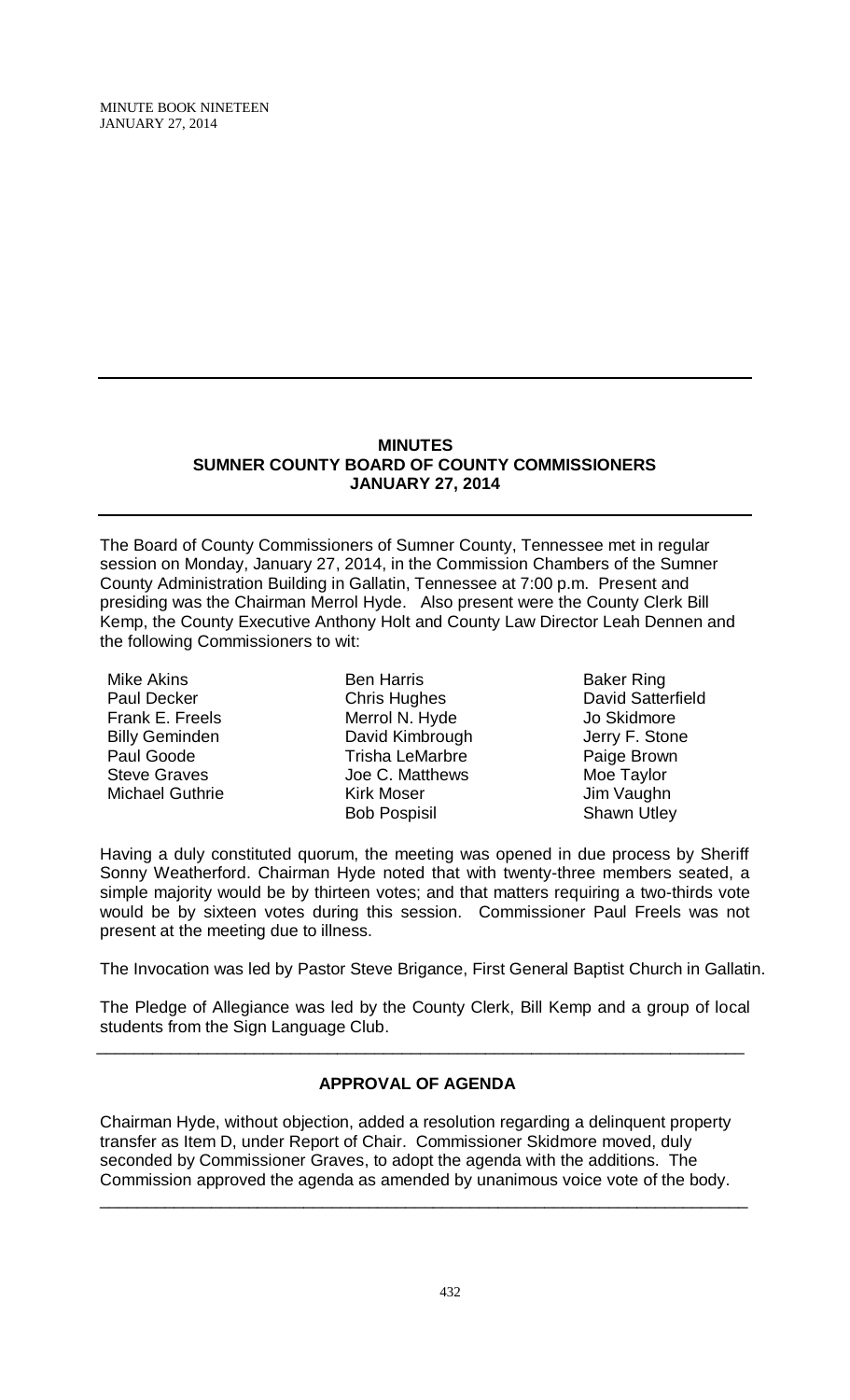## **APPROVAL OF MINUTES**

The minutes for the meeting of this body held on December 16, 2013, and recorded in the office of the Clerk, Bill Kemp, were approved by voice vote after Commissioner Taylor made the motion, seconded by Commissioner Harris.

# **RECOGNITION OF THE PUBLIC**

 Chairman Hyde opened the floor to allow the public to speak concerning any matter on the agenda. With no one wishing to speak, recognition of the public was closed.

\_\_\_\_\_\_\_\_\_\_\_\_\_\_\_\_\_\_\_\_\_\_\_\_\_\_\_\_\_\_\_\_\_\_\_\_\_\_\_\_\_\_\_\_\_\_\_\_\_\_\_\_\_\_\_\_\_\_\_\_\_\_\_\_\_\_\_\_\_

# **REPORT OF THE CHAIR**

 $\overline{\phantom{a}}$  , and the contribution of the contribution of the contribution of the contribution of the contribution of the contribution of the contribution of the contribution of the contribution of the contribution of the

Chairman Hyde noted the filing of the Veterans Service report.

Commissioner Graves introduced the following certificate of recognition:

### **A RESOLUTION HONORING THOMAS CROWDER AS HE RETIRES FROM THE SUMNER COUNTY HIGHWAY DEPARTMENT**

**WHEREAS,** Mr. Thomas Crowder has served with Sumner County Highway Department since May nineteen hundred and seventy-six with dedication, diligence and hard work making him a tremendous asset to our County; and

**WHEREAS,** Mr. Crowder began his service thirty-seven years ago when he was hired by then Superintendent Dick Durham and shortly after was promoted to grader operator, then equipment operator and area foreman and served Sumner County under five superintendents; and

**WHEREAS,** Mr. Crowder gained his vast knowledge and expertise as a grader operator when he helped Superintendent Jimmy Dorris widen twentyseven miles of county roads in nineteen hundred and seventy-nine upon which we still travel today; and

**WHEREAS,** Mr. Crowder has served Sumner County as area foreman for the past twenty-one years and his tireless work, longstanding efforts and commitment to serve the citizens have gained the respect of not only his coworkers but also the many residents who have come to know him.

**NOW, THEREFORE, BE IT RESOLVED** by the Sumner County Board of County Commissioners meeting in regular session on this the 27<sup>th</sup> day of January 2014, that this body does hereby commend and congratulate Mr. Thomas Crowder and wish him the best as he retires; and

**BE IT FURTHER RESOLVED** that this resolution is to be spread on the minutes of this body and the Clerk is to furnish a copy of this resolution to Mr. Thomas Crowder.

Upon motion of Commissioner Graves, seconded by Commissioner Taylor, the Commission voted unanimously to approve the resolution honoring Mr. Crowder.

\_\_\_\_\_\_\_\_\_\_\_\_\_\_\_\_\_\_\_\_\_\_\_\_\_\_\_\_\_\_\_\_\_\_\_\_\_\_\_\_\_\_\_\_\_\_\_\_\_\_\_\_\_\_\_\_\_\_\_\_\_\_\_\_

**\_\_\_\_\_\_\_\_\_\_\_\_\_\_\_\_\_\_\_\_\_\_\_\_\_\_\_\_\_\_\_\_\_\_\_\_\_\_\_\_\_\_\_\_\_\_\_\_\_\_\_\_\_\_\_\_\_\_\_\_\_\_\_\_**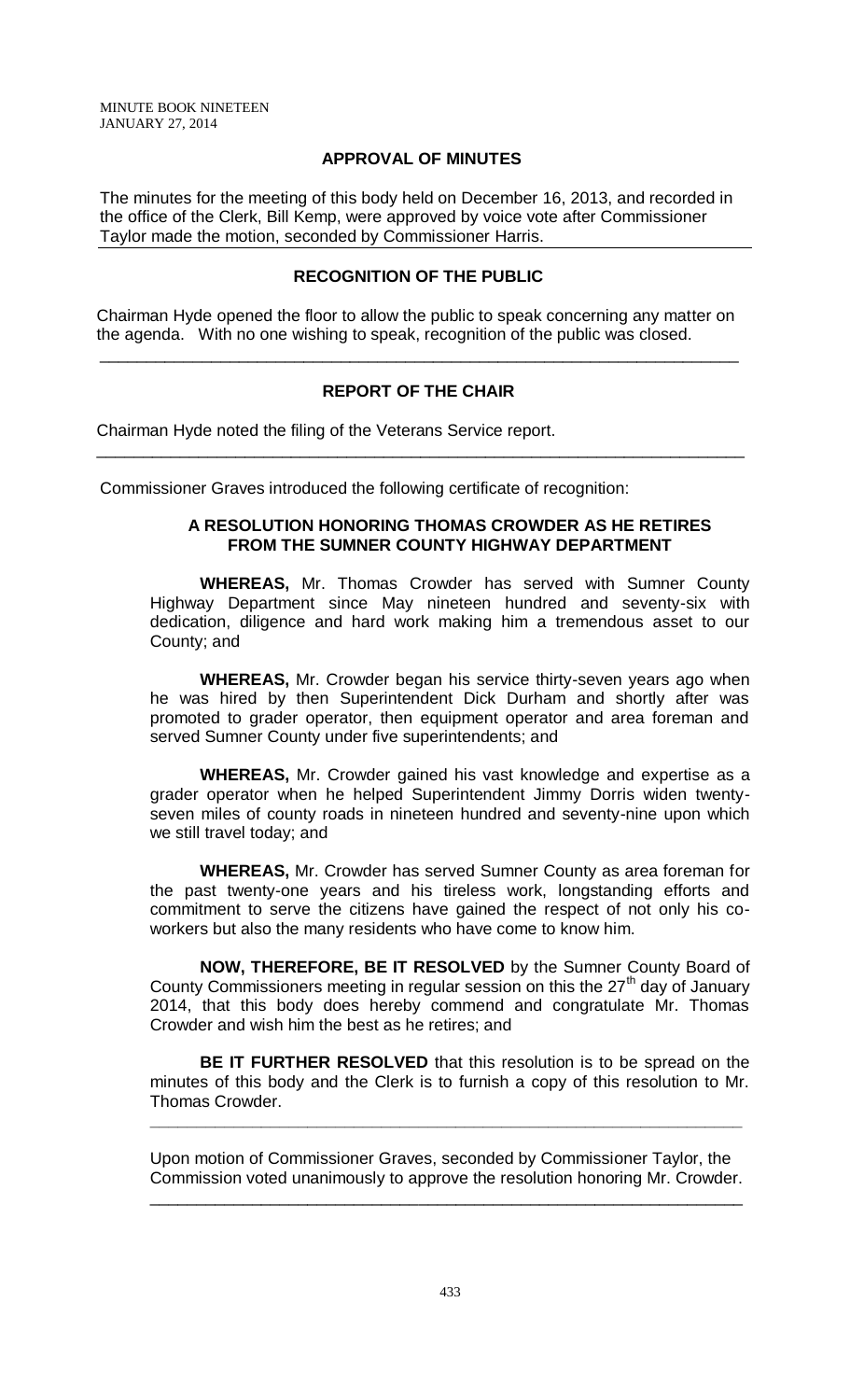Commissioner Moser introduced the following certificate of recognition:

### **A RESOLUTION HONORING JUANITA FRAZOR AS SHE RETIRES AS DIRECTOR OF SUMNER COUNTY MUSEUM**

**WHEREAS,** Ms. Juanita Frazor, a Sumner County native and a graduate of Gallatin High School, began her career as the Executive Director of the Sumner County Museum in two thousand and three and has been involved in historic preservation for several decades and continues to volunteer to preserve the County's history for the benefit of future generations; and

**WHEREAS,** in addition to her work with the museum, Ms. Juanita Frazor, for the past ten years, has also volunteered her time and efforts as the Gallatin City Cemetery Tour Director and worked hard to coordinate the evening candlelight tours of the historic Gallatin cemetery featuring memorable characters who are laid to rest in the cemetery; and

**WHEREAS,** through Ms. Frazor's efforts and her love and knowledge of the history of our County, the Sumner County Museum has been the site for many educational projects such as art and craft demonstrations, auctions, and, in recent years, the travel trunk program which travels to the Sumner County schools to spark interest in young students in the history of Sumner County and Tennessee; and

**WHEREAS,** Ms. Frazor's tireless efforts and her commitment to serve the residents of Sumner County resulted in the museum being the huge success that it is today, and the citizens are truly grateful for the dedication, diligence, and loyalty she has shown in her quest to protect and preserve Tennessee's history.

**NOW, THEREFORE, BE IT RESOLVED** by the Sumner County Board of County Commissioners meeting in regular session on this the  $27<sup>th</sup>$  day of January, 2014, that this body does hereby commend and honor Ms. Juanita Frazor for her many years of outstanding and devoted service to the Sumner County Museum and wishes her the best as embarks on the next chapter of her life; and

**BE IT FURTHER RESOLVED** that this resolution is to be spread on the minutes of this body and the Clerk is to furnish a copy of this resolution to Ms. Juanita Frazor.

\_\_\_\_\_\_\_\_\_\_\_\_\_\_\_\_\_\_\_\_\_\_\_\_\_\_\_\_\_\_\_\_\_\_\_\_\_\_\_\_\_\_\_\_\_\_\_\_\_\_\_\_\_\_\_\_\_\_\_\_\_\_\_\_

Upon motion of Commissioner Moser, seconded by Commissioner Ring, the Commission voted unanimously to approve the resolution honoring Ms. Frazor.

\_\_\_\_\_\_\_\_\_\_\_\_\_\_\_\_\_\_\_\_\_\_\_\_\_\_\_\_\_\_\_\_\_\_\_\_\_\_\_\_\_\_\_\_\_\_\_\_\_\_\_\_\_\_\_\_\_\_\_\_\_\_

Commissioner Ring introduced the following certificate of recognition:

### **A RESOLUTION RECOGNIZING THE PALACE THEATER'S ONE HUNDREDTH ANNIVERSARY**

**WHEREAS**, The Palace Theater first opened its doors in nineteen hundred and thirteen by owner and operator, Bill Roth, and thrived as a community theater until nineteen hundred and seventy-seven and recently celebrated its one hundredth anniversary and is the oldest silent movie theater still standing in its original location in the State of Tennessee; and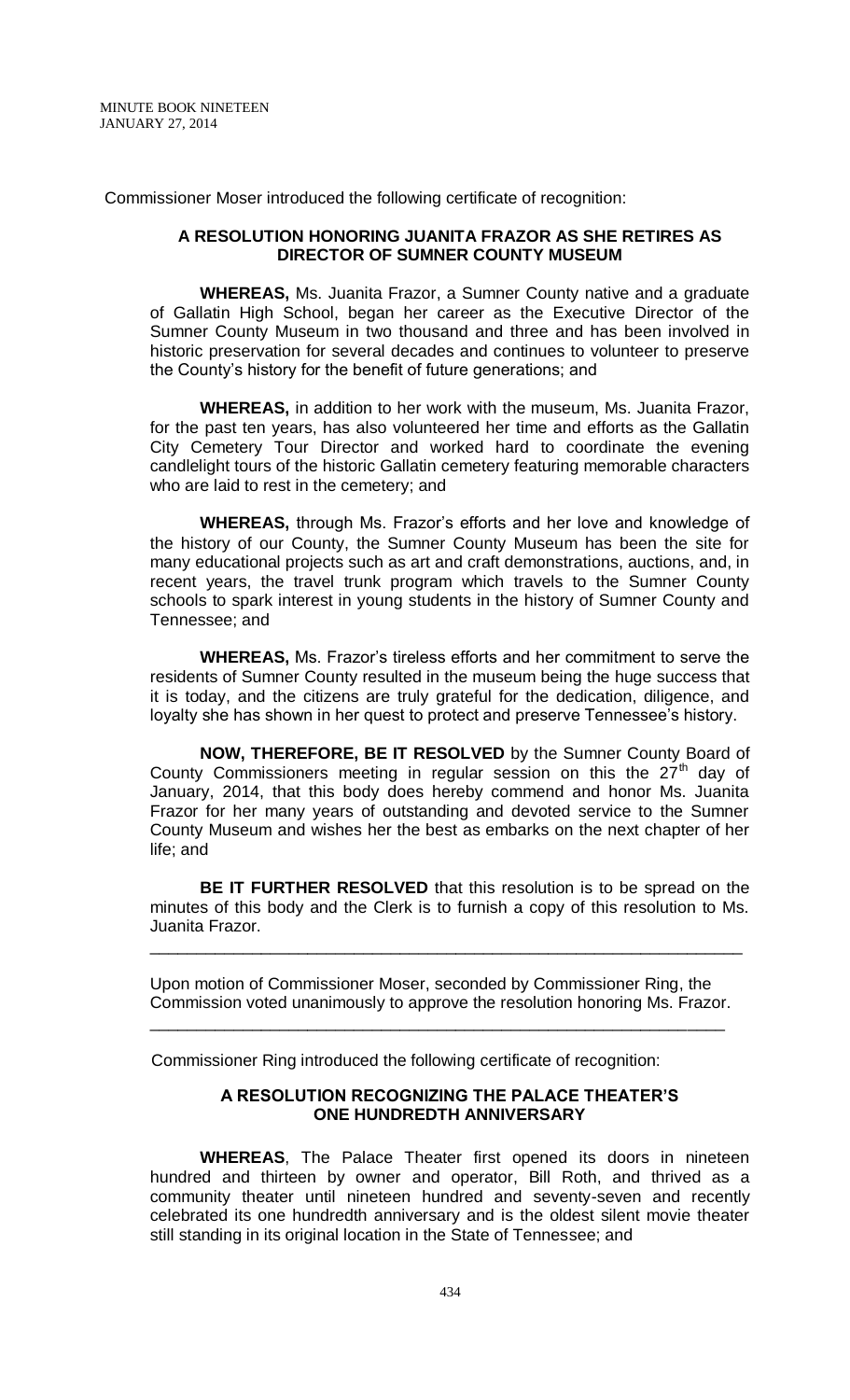**WHEREAS**, the Palace Theater, listed on the National Register of Historic Places, was donated to Greater Gallatin in nineteen hundred and ninety-three, and through the efforts of public, private, corporate and state donations, as well as a grant received by Greater Gallatin was renovated and the two hundred and one-seat theater reopened its doors to the public and began showing movies again in the year two thousand; and

**WHEREAS**, the theater equipment was upgraded with a new projector and surround sound system in December two thousand thirteen, and now, in addition to showing movies every weekend, the Palace Theater hosts live shows and performances and is available for lectures, recitals, concerts and rental for various events and is ready to provide entertainment to countless people as it has done for many years.

**NOW, THEREFORE, BE IT RESOLVED** by the Sumner County Board of County Commissioners meeting in regular session on this the  $27<sup>th</sup>$  day of January, 2014, that this body hereby recognizes and celebrates the one hundredth anniversary of our local historic landmark; and

**BE IT FURTHER RESOLVED** that this resolution is to be spread on the minutes of this body so as to make it a permanent part of the records of this body and the Clerk is hereby directed to furnish a copy of this resolution to The Palace Theater.

Upon motion of Commissioner Ring, seconded by Commissioner Brown, the Commission voted unanimously to approve the resolution honoring The Palace Theater.

\_\_\_\_\_\_\_\_\_\_\_\_\_\_\_\_\_\_\_\_\_\_\_\_\_\_\_\_\_\_\_\_\_\_\_\_\_\_\_\_\_\_\_\_\_\_\_\_\_\_\_\_\_\_\_\_\_\_\_\_\_\_\_\_

 Chairman Hyde recognized Commissioner Guthrie who moved to approve the following resolution. Commissioner Geminden seconded the motion.

\_\_\_\_\_\_\_\_\_\_\_\_\_\_\_\_\_\_\_\_\_\_\_\_\_\_\_\_\_\_\_\_\_\_\_\_\_\_\_\_\_\_\_\_\_\_\_\_\_\_\_\_\_\_\_\_\_\_\_\_\_\_

## **1401-17 A RESOLUTION APPROVING PROPERTY TRANSFER FOR DOROTHY JORDAN AVENUE AS AUTHORIZED BY THE DELINQUENT TAX COMMITTEE AND SET FORTH PURSUANT TO THE TERMS OF THE ATTACHED DEED**

**BE IT RESOLVED** by the Sumner County Board of County Commissioners meeting in regular session on this the 27th day of January, 2014, that this body hereby approves property transfer for Dorothy Jordan Avenue as authorized by the Delinquent Tax Committee and set forth pursuant to the terms as shown on the attached deed.

Chairman Hyde declared the resolution approved by the body upon unanimous voice vote.

\_\_\_\_\_\_\_\_\_\_\_\_\_\_\_\_\_\_\_\_\_\_\_\_\_\_\_\_\_\_\_\_\_\_\_\_\_\_\_\_\_\_\_\_\_\_\_\_\_\_\_\_\_\_\_\_\_\_\_\_\_\_\_

# **CONSENT AGENDA**

\_\_\_\_\_\_\_\_\_\_\_\_\_\_\_\_\_\_\_\_\_\_\_\_\_\_\_\_\_\_\_\_\_\_\_\_\_\_\_\_\_\_\_\_\_\_\_\_\_\_\_\_\_\_\_\_\_\_\_\_\_\_

 Commissioner Akins who moved to approve the following items on the Consent Agenda. Commissioner Pospisil seconded the motion.

 **1401-08 A RESOLUTION AUTHORIZING THE INCREASE IN THE AMOUNT NON-INDIGENT INMATES PAY FOR MEDICAL CARE TO FIVE DOLLARS FOR PRESCRIPTION MEDICATIONS, AND TEN DOLLARS FOR DOCTOR VISITS**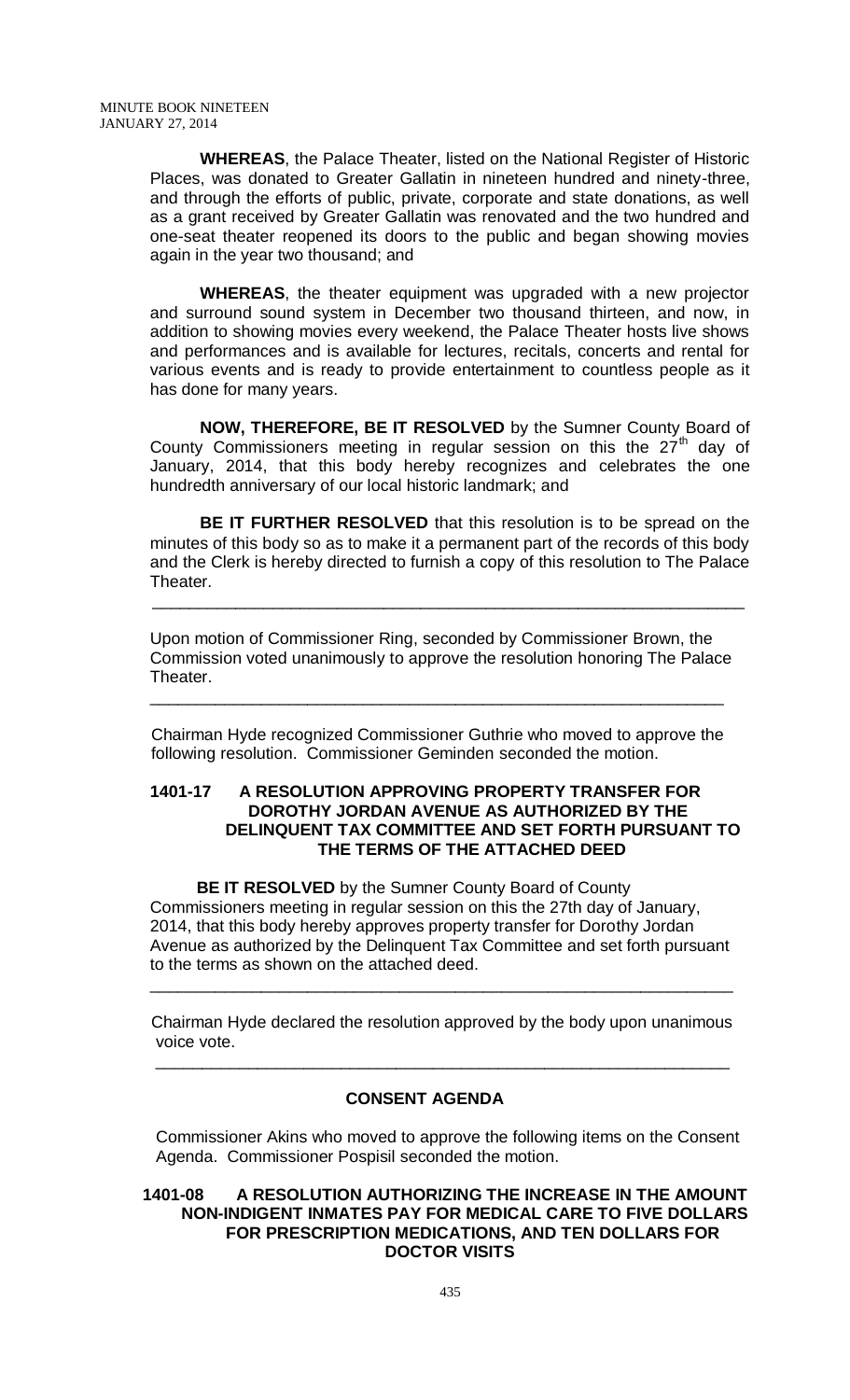**BE IT RESOLVED** by the Sumner County Board of County Commissioners meeting in regular session on this the  $27<sup>th</sup>$  day of January, 2014, that this body does hereby authorize the Office of the Sheriff to increase the amount non-indigent inmates pay for medical care to five dollars for prescription medication and ten dollars for doctor visits.

\_\_\_\_\_\_\_\_\_\_\_\_\_\_\_\_\_\_\_\_\_\_\_\_\_\_\_\_\_\_\_\_\_\_\_\_\_\_\_\_\_\_\_\_\_\_\_\_\_\_\_\_\_\_\_\_\_\_\_\_\_\_\_\_

### **1401-09 A RESOLUTION AUTHORIZING THE AGRICULTURAL EXTENSION COMMITTEE TO AMEND THEIR PERSONNEL POLICIES TO COORDINATE WITH STATE POLICY**

**BE IT RESOLVED** by the Sumner County Board of County Commissioners meeting in regular session on this the  $27<sup>th</sup>$  day of January, 2014, that this body hereby authorizes the Agricultural Extension Committee to amend their personnel policies to coordinate with State policy as follows:

- Close five days at Christmas pursuant to state days off, and instead, offices will be open Veterans Day, Columbus Day, and Presidents Day.
- The remaining county holidays will be followed.

## **1401-10 RESOLUTION REQUESTING THE TENNESSEE DEPARTMENT OF CORRECTIONS TO INCREASE THE CURRENT RATE OF REIMBURSEMENT**

\_\_\_\_\_\_\_\_\_\_\_\_\_\_\_\_\_\_\_\_\_\_\_\_\_\_\_\_\_\_\_\_\_\_\_\_\_\_\_\_\_\_\_\_\_\_\_\_\_\_\_\_\_\_\_\_\_\_\_\_\_\_\_\_

**WHEREAS,** Sumner County, Tennessee, along with most of the counties in the State of Tennessee, house in the Sumner County Jail convicted felons serving local time, as well as State inmates and Tennessee Department of Probation and Parole detainees awaiting revocation hearings; and

**WHEREAS,** the Tennessee Department of Corrections currently reimburses Sumner County, Tennessee, at a rate of \$37.00 per day.

**WHEREAS,** the actual cost to the County, calculated by the Sumner County Finance Director, is much more than this amount; and

**WHEREAS,** in addition to having convicted felons serving local time and State inmates, Sumner County, Tennessee also houses in its jail detainees awaiting revocation hearings; and

**WHEREAS,** the Sumner County Board of County Commissioners of Sumner County, Tennessee does hereby request that the Tennessee Department of Corrections amend its current rate of reimbursement of \$37.00 per day to the actual Sumner County, Tennessee cost as calculated by the Sumner County Finance Director for housing convicted felons serving local time, State inmates, and Tennessee Department of Probation and Parole detainees awaiting revocation hearings; and

**WHEREAS,** the Board of County Commissioners of Sumner County, Tennessee, does also request that the Tennessee Department of Corrections expand the amount of reimbursement to include any inmate classified as Tennessee Department of Corrections inmate, locally sentenced felons, probation and parole detainees awaiting revocation, and further that compensation include medical care costs including offsite and onsite physician care, x-rays, prescription medications, and dental procedures.

**NOW, THEREFORE, BE IT RESOLVED** by the Board of County Commissioners of Sumner County, Tennessee, meeting in regular session on this  $27<sup>th</sup>$  day of January, 2014, that: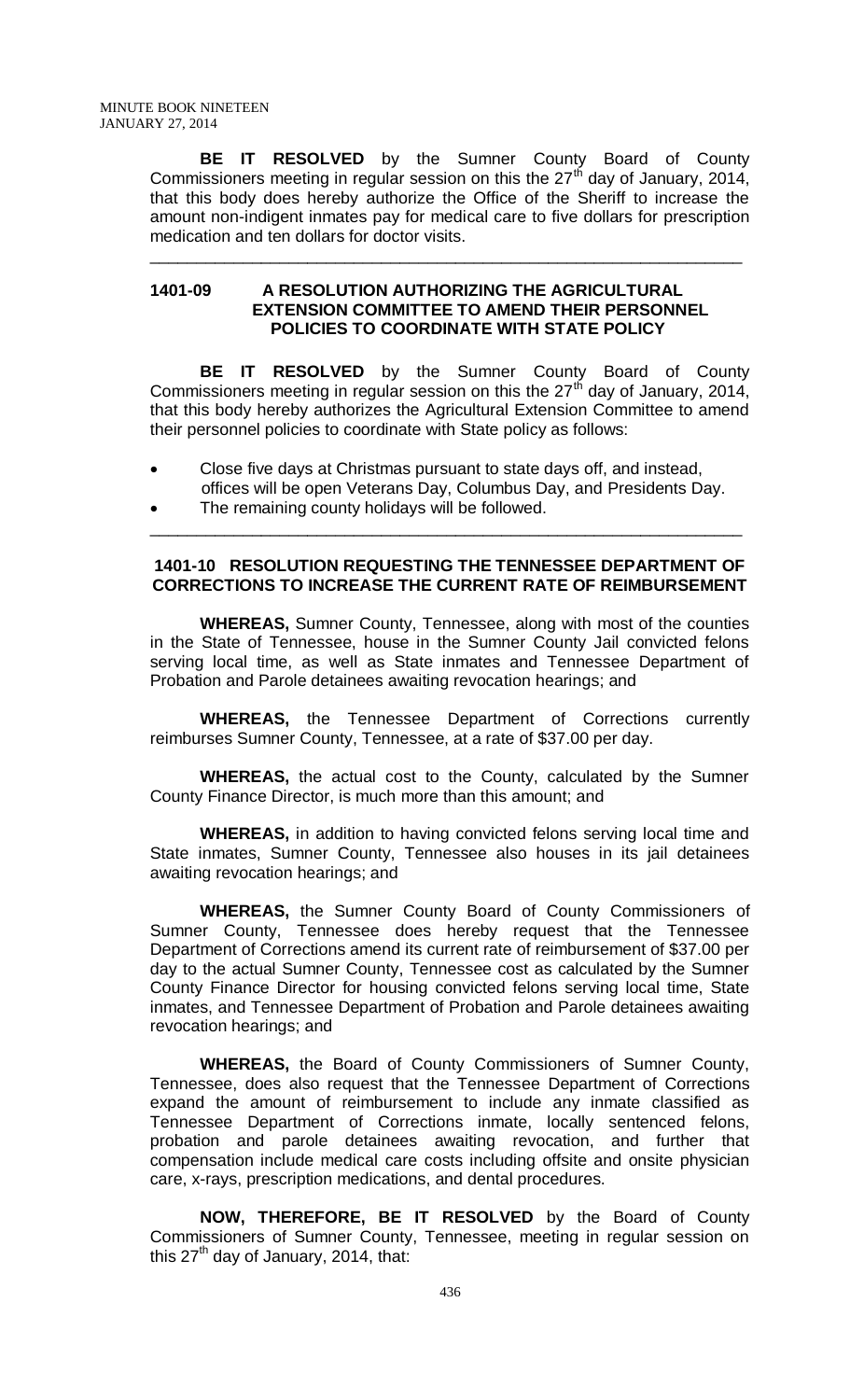- 1. The Board of County Commissioners of Sumner County, Tennessee, does hereby request that the Tennessee Department of Correction amend its current rate of reimbursement of \$37.00 per day to the actual Sumner County, Tennessee, cost as calculated by the Sumner County Finance Director for housing convicted felons serving local time, State inmates, and Tennessee Department of Probation and Parole detainees awaiting revocation hearings.
- 2. Board of County Commissioners of Sumner County, Tennessee does also request that the Tennessee Department of Corrections expand the amount of reimbursement to include any inmate classified as Tennessee Department of Corrections inmate, locally sentenced felons, probation and parole detainees awaiting revocation, and further that compensation include medical care costs including offsite and onsite physician care, x-rays, prescription medications, and dental procedures.
	- 3. The Office of the Law Director sends a certified copy of this resolution to our State delegates for consideration.

\_\_\_\_\_\_\_\_\_\_\_\_\_\_\_\_\_\_\_\_\_\_\_\_\_\_\_\_\_\_\_\_\_\_\_\_\_\_\_\_\_\_\_\_\_\_\_\_\_\_\_\_\_\_\_\_\_\_\_\_\_\_

## **1401-11 RESOLUTION OF SUMNER COUNTY IN SUPPORT OF THE CONTINUED APPROPRIATION OF TVA IN LIEU OF TAX FUNDS TO THE FOUR LAKE REGIONAL INDUSTRIAL DEVELOPMENT AUTHORITY**

**Whereas,** the Four Lake Regional Industrial Development Authority (hereafter "The Authority", has since 1986 assisted its member counties of Macon, Smith, Trousdale, Sumner and Wilson Counties and the various cities located therein, in promoting the economic development of the area and in converting the former Hartsville TVA Nuclear Plant to alternative uses which will promote additional investment and the creation of new jobs in the service area of the Authority, and

**Whereas,** since 2002, the Tennessee General Assembly has provided for a portion of the TVA In Lieu of Tax Payments to be distributed to the Authority to aid it in its mission, and

**Whereas,** in 2007, a provision was added to the statute which reduced the amount to be paid to the Authority and set a time limit for when such payments would cease, being the 2013-2014 fiscal year, and

**Whereas,** area legislators are making an effort to extend or otherwise revise such termination date, and

**Whereas,** it is the desire and intent of this legislative body to lend its full support to such efforts.

# **NOW THEREFORE BE IT RESOLVED AS FOLLOWS:**

1. The legislative body of Sumner County does hereby express its full support of the efforts of area legislators as described above and requests the support and assistance of other legislators and the Governor for such efforts; and

2. That upon passage, a copy of this resolution be forwarded to the appropriate persons and governmental entities.

\_\_\_\_\_\_\_\_\_\_\_\_\_\_\_\_\_\_\_\_\_\_\_\_\_\_\_\_\_\_\_\_\_\_\_\_\_\_\_\_\_\_\_\_\_\_\_\_\_\_\_\_\_\_\_\_\_\_\_\_\_\_\_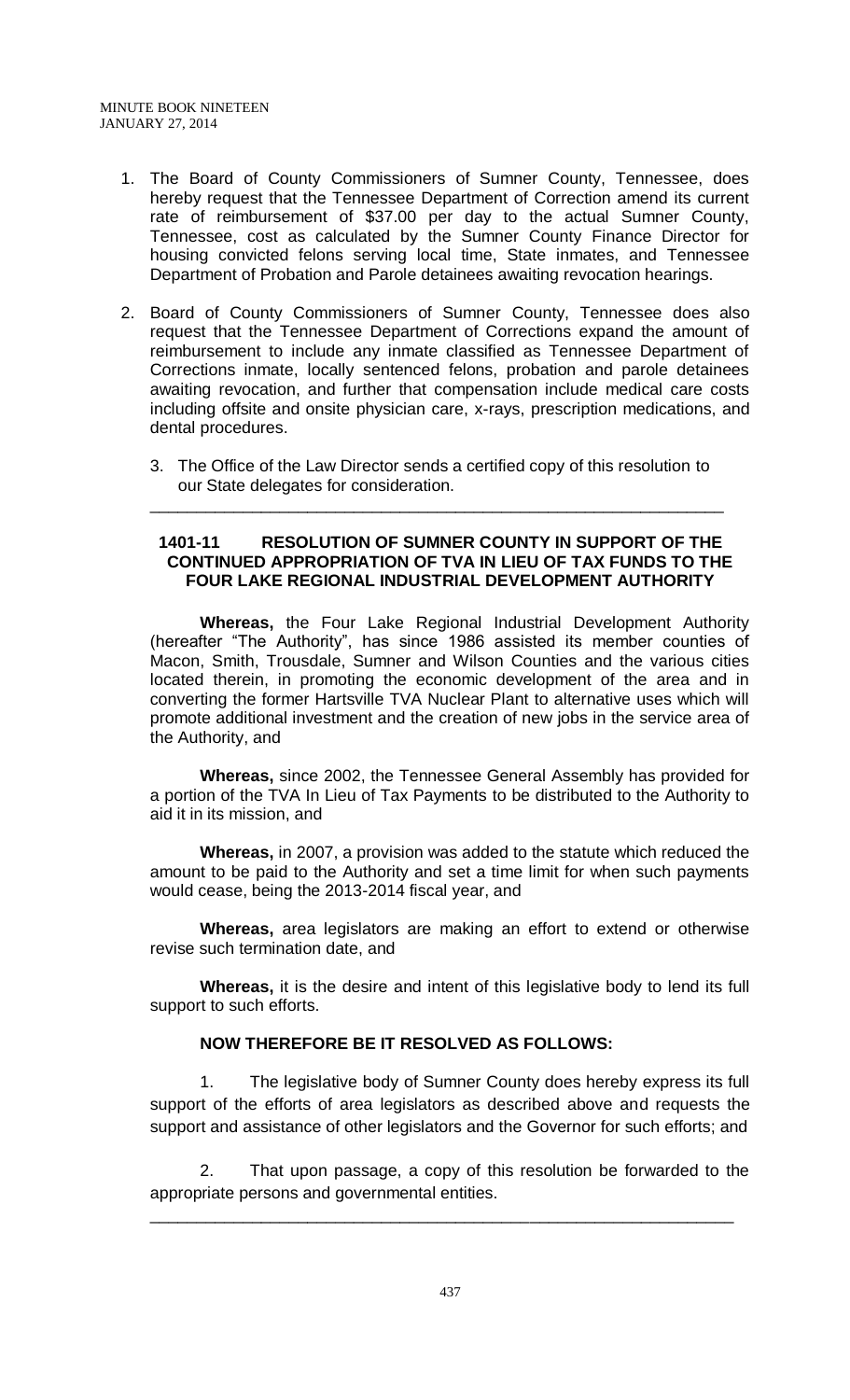## **1401-12 AN ACT TO REPEAL CHAPTER 122 OF THE PRIVATE ACTS OF 1967 RELATING TO THE SUMNER COUNTY REGISTER OF DEEDS**

**Section 1.** Chapter 122 of the Private Acts of 1967 relating to the Sumner County Register of Deeds and all acts amendatory thereto, are hereby repealed.

**Section 2.** This Act shall have no effect unless it is approved by a twothirds (2/3) vote of the county legislative body of Sumner County by December 31, 2014. Its approval, or non-approval, shall be proclaimed by the presiding officer of the county legislative body of Sumner County and certified by that officer to the Secretary of State.

**Section 3.** For the purpose of approving, or rejecting, the provisions of this Act, it shall be effective upon becoming a law, the public welfare requiring it. For all other purposes, it shall become effective upon being approved.

\_\_\_\_\_\_\_\_\_\_\_\_\_\_\_\_\_\_\_\_\_\_\_\_\_\_\_\_\_\_\_\_\_\_\_\_\_\_\_\_\_\_\_\_\_\_\_\_\_\_\_\_\_\_\_\_\_\_\_\_\_\_

## **1401-13 A RESOLUTION APPROVING \$12,000.00 FOR SUMNER COUNTY'S SHARE OF THE TDOT SR 109 ACCESS MANAGEMENT STUDY**

**BE IT RESOLVED** by the Sumner County Board of County Commissioners meeting in regular session on this the  $27<sup>th</sup>$  day of January, 2014, that this body approves \$12,000.00 for Sumner County's share of the TDOT SR 109 Access Management Study, as shown on the attachment herewith.

\_\_\_\_\_\_\_\_\_\_\_\_\_\_\_\_\_\_\_\_\_\_\_\_\_\_\_\_\_\_\_\_\_\_\_\_\_\_\_\_\_\_\_\_\_\_\_\_\_\_\_\_\_\_\_\_\_\_\_\_\_\_\_\_

### **1401-14 A RESOLUTION APPROPRIATING \$6,250.00 AS PASS- THROUGH FUNDS TO HENDERSONVILLE PUBLIC LIBRARY FROM FOALS DONATION FOR BOOKS AND DATA PROCESSING SERVICES AND EQUIPMENT**

**BE IT RESOLVED** by the Sumner County Board of County Commissioners meeting in regular session on this the  $27<sup>th</sup>$  day of January, 2014, that this body hereby appropriates \$6,250.00 in pass-through funds to Hendersonville Public Library from FOALS donations for books and data processing services and equipment, as shown on the attachment herewith.

\_\_\_\_\_\_\_\_\_\_\_\_\_\_\_\_\_\_\_\_\_\_\_\_\_\_\_\_\_\_\_\_\_\_\_\_\_\_\_\_\_\_\_\_\_\_\_\_\_\_\_\_\_\_\_\_\_\_\_\_\_\_\_\_

### **1401-15 A RESOLUTION APPROPRIATING \$1,249.00 AS PASS-THROUGH FUNDS TO PORTLAND LIBRARY FROM 2014 LSTA TECHNOLOGY GRANT FOR DATA PROCESSING EQUIPMENT**

**BE IT RESOLVED** by the Sumner County Board of County Commissioners meeting in regular session on this the  $27<sup>th</sup>$  day of January, 2014, that this body hereby appropriates \$1,249.00 as pass-through funds to Portland Library from 2014 LSTA Technology Grant for Data Processing Equipment, as shown on the attachment herewith.

\_\_\_\_\_\_\_\_\_\_\_\_\_\_\_\_\_\_\_\_\_\_\_\_\_\_\_\_\_\_\_\_\_\_\_\_\_\_\_\_\_\_\_\_\_\_\_\_\_\_\_\_\_\_\_\_\_\_\_\_\_\_\_\_

\_\_\_\_\_\_\_\_\_\_\_\_\_\_\_\_\_\_\_\_\_\_\_\_\_\_\_\_\_\_\_\_\_\_\_\_\_\_\_\_\_\_\_\_\_\_\_\_\_\_\_\_\_\_\_\_\_\_\_\_\_\_\_\_

Chairman Hyde declared the Commission voted unanimously to approve the resolutions on the Consent Agenda.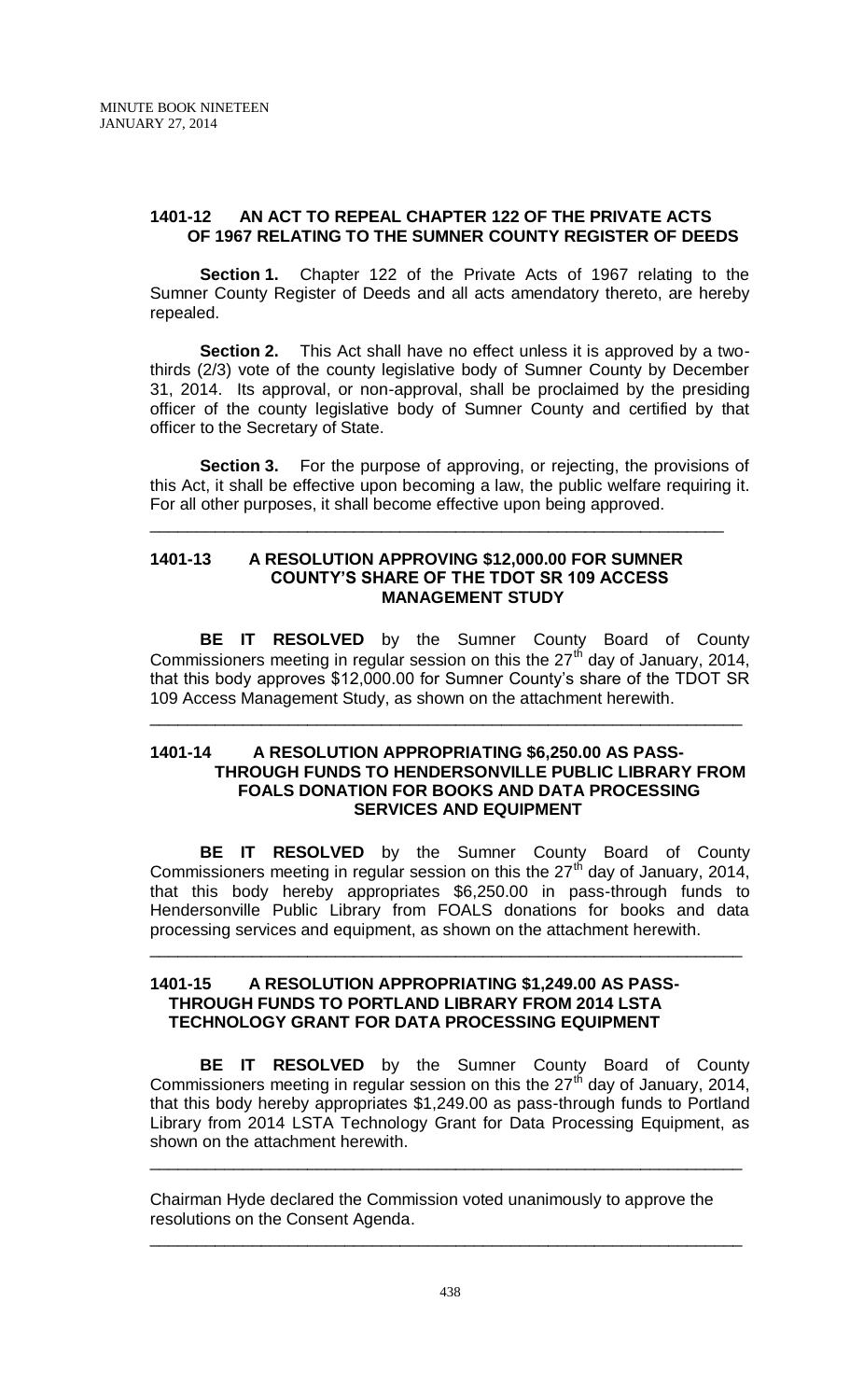## **REPORT FROM COUNTY OFFICIALS**

County Officials filed the following reports: County Investments, County General Fund, County Debt Service Fund, County Highway Fund, County Capital Outlay Fund, School General Purpose Fund, School Federal Projects Fund, School Food Service Fund, Employee Health Insurance Trust Fund, Employee Dental Insurance Trust Fund, Casualty Insurance Trust Fund, County Trustee Funds, Special Reports: County Dental Insurance Claim Payments, County Health Insurance Claim Payments, County Property Tax Collections, County EMS Billing/Collections/Balances, County Sales Tax Collections, County Wheel Tax Collections, County Tax Rates/Property Values and County School Loan Program Rates. Approval of the filing of these records does not certify to the accuracy of the documents.

Chairman Hyde introduced the following resolution:

## **1401-NOT A RESOLUTION TO APPROVE AND ACCEPT APPLICATIONS FOR NOTARIES PUBLIC POSITIONS AND PERSONAL SURETY GUARANTORS**

 **WHEREAS,** according to the law of the State of Tennessee, an individual must apply for the office of notary public in the county of residence, or of their principal place of business; and

 **WHEREAS**, state statute requires personal sureties making bonds for Notaries publics to be approved by the Sumner County Commission; and

 **WHEREAS,** said applicant must be approved by the County Commission assembled; and

 **–––––––––––––––––––––––––––––––––––––––––––––––––––––––––**

 **WHEREAS,** Bill Kemp, Sumner County Clerk, has certified according to the records of his office that the persons named on the attached listing labeled "SUMNER COUNTY NOTARY PUBLIC APPLICATIONS and SURETY GUARANTORS" have duly applied for the positions so sought; and

 **BE IT FURTHER RESOLVED THAT THIS TAKE EFFECT FROM AND AFTER PASSAGE.**

### **NOTARIES PUBLIC TO BE ELECTED**

STEPHANIE ACEVEDO TRACY L KIZER<br>CHARLES L ANDREWS AMY MARTIN CHARLES L ANDREWS SHERRY BABBITT MICHAEL MCCULLOUGH CHRISTINA M BANDY SHERRI A MEARS ANITA BRADFORD SHEILA M O'NEAL ANGELA K BURNSIDE PAMELA S PRIDDY JIMMY R CLARK J ROGERS CARRIE L COOK JOHN WAYNE SCOTT<br>RICKY COOPER ALLISON STEPHENS LISA A FIELDS SHAY STEVENS MARY A HARBAUGH DEVERY STUBBS CATHERYN TAYLOR HENNING BRITNEY SUDDUTH DIANNE HIBDON CYNTHIA HALL TEMPLETON DARLENE E HOBDY JAMES E VENTRESS

ALLISON STEPHENS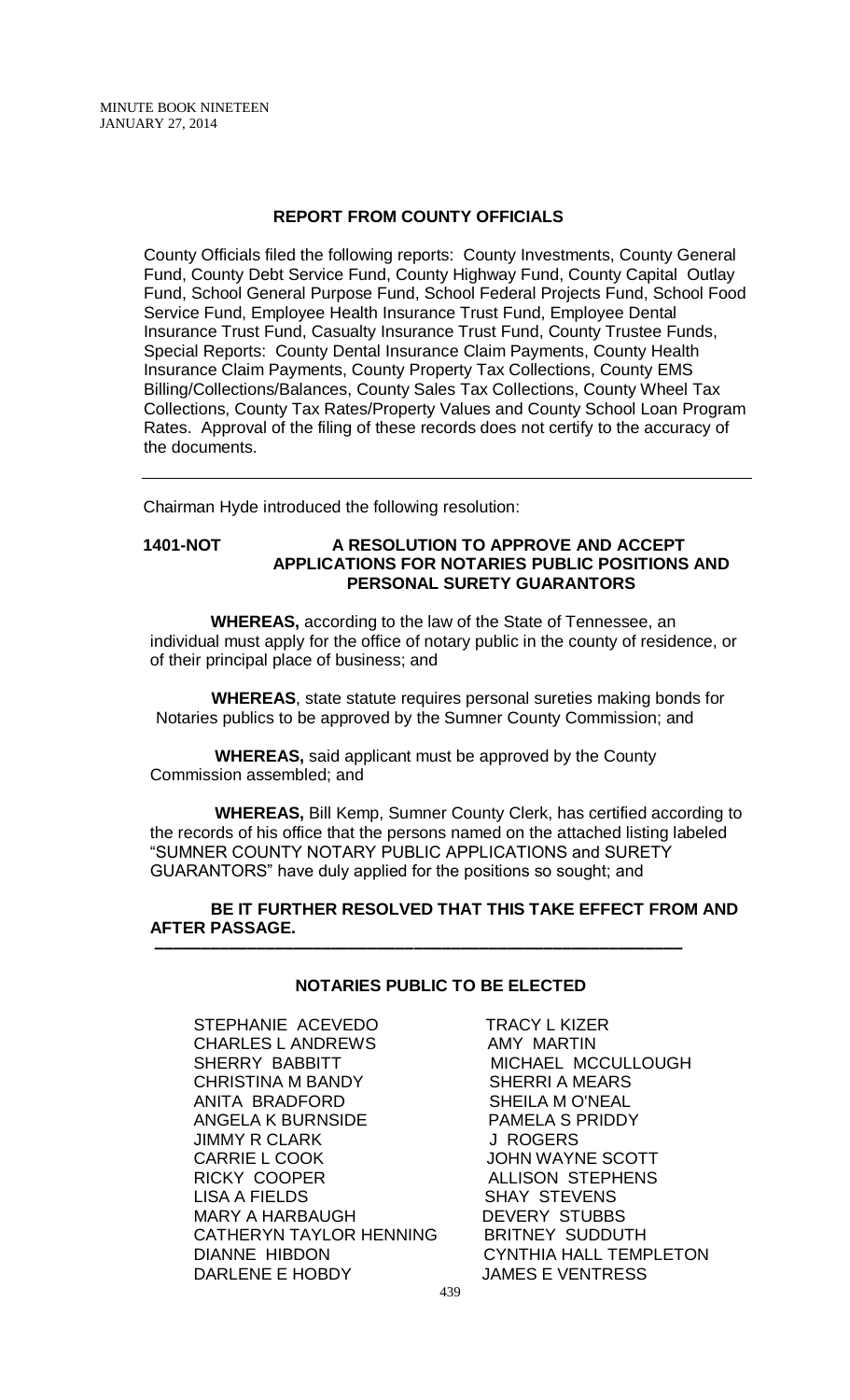| <b>PAULA W JARVIS</b> | <b>BRENDA VICK</b> |
|-----------------------|--------------------|
| CRYSTAL JOHNSTONE     | LARRY WILLIAMS     |
| JACOB KASSINGER       | EDITH KIRKPATRICK  |

Upon motion of Commissioner Akins, seconded by Commissioner Harris, voting was recorded in the following manner:

| 1401-NOTARIES | <b>Yes: 23</b>  |   | <b>No: 0</b>  | <b>Abs: 0</b> | 07:19 PM |
|---------------|-----------------|---|---------------|---------------|----------|
| Guthrie       | Pospisil        |   |               |               |          |
| Goode         | Skidmore        | Y | <b>Stone</b>  | Y             |          |
| Hyde          | Hughes          | Y | Kimbrough     | Y             |          |
| LeMarbre      | Moser           |   | <b>Decker</b> | Y             |          |
| Ring          | <b>Brown</b>    | Y | Vaughn        | Y             |          |
| F. Freels     | <b>Matthews</b> |   | <b>Harris</b> | Y             |          |
| Utley         | Graves          | Y | Satterfield   | Y             |          |
| Akins         | Taylor          |   | Geminden      | Y             |          |

Chairman Hyde declared the election of Notaries Public by the body.

# **COMMITTEE ON COMMITTEES**

\_\_\_\_\_\_\_\_\_\_\_\_\_\_\_\_\_\_\_\_\_\_\_\_\_\_\_\_\_\_\_\_\_\_\_\_\_\_\_\_\_\_\_\_\_\_\_\_\_\_\_\_\_\_\_\_\_\_\_\_\_\_\_\_\_\_\_\_\_

Commissioner Taylor brought forth the following re-appointments to the Health Board for 4-year terms:

- Dr. Glenn Jones, Dentist
- Dr. Robert Phillips, Doctor
- Dr. Wayne Hooper, Doctor

Upon motion of Commissioner Taylor, seconded by Commissioner LeMarbre, the Commission voted unanimously to re-appoint the members to the Health Board.

Commissioner Taylor brought forth the recommendation to re-appointment the following persons to the Agricultural Extension Service Committee:

- Baker Ring, Commissioner
- Charlie Carr Farmer
- Edie Kirkpatrick Farm Woman
- Ben Harris, Commissioner

Upon motion of Commissioner Taylor, seconded by Commissioner Akins, the Commission voted unanimously to approve the re-appointments to the Agricultural Extension Service Committee.

Next Month. Chairman Taylor brought forth the matters for consideration next month:

- Zoning Board of Appeals, five-year term, Richard Jones, Alternate
	- Highway Commission, two-year term. Tom Neal, Citizen

# **HIGHWAY COMMISSION**

\_\_\_\_\_\_\_\_\_\_\_\_\_\_\_\_\_\_\_\_\_\_\_\_\_\_\_\_\_\_\_\_\_\_\_\_\_\_\_\_\_\_\_\_\_\_\_\_\_\_\_\_\_\_\_\_\_\_\_\_\_\_\_\_\_\_\_\_\_\_\_\_\_\_\_

Commissioner Graves introduced the following resolution and moved for approval. Commissioner Akins seconded the motion.

### **1401-01 A RESOLUTION APPROVING THE ATTACHED EXHIBIT A AS THE OFFICIAL ROAD LIST OF SUMNER COUNTY**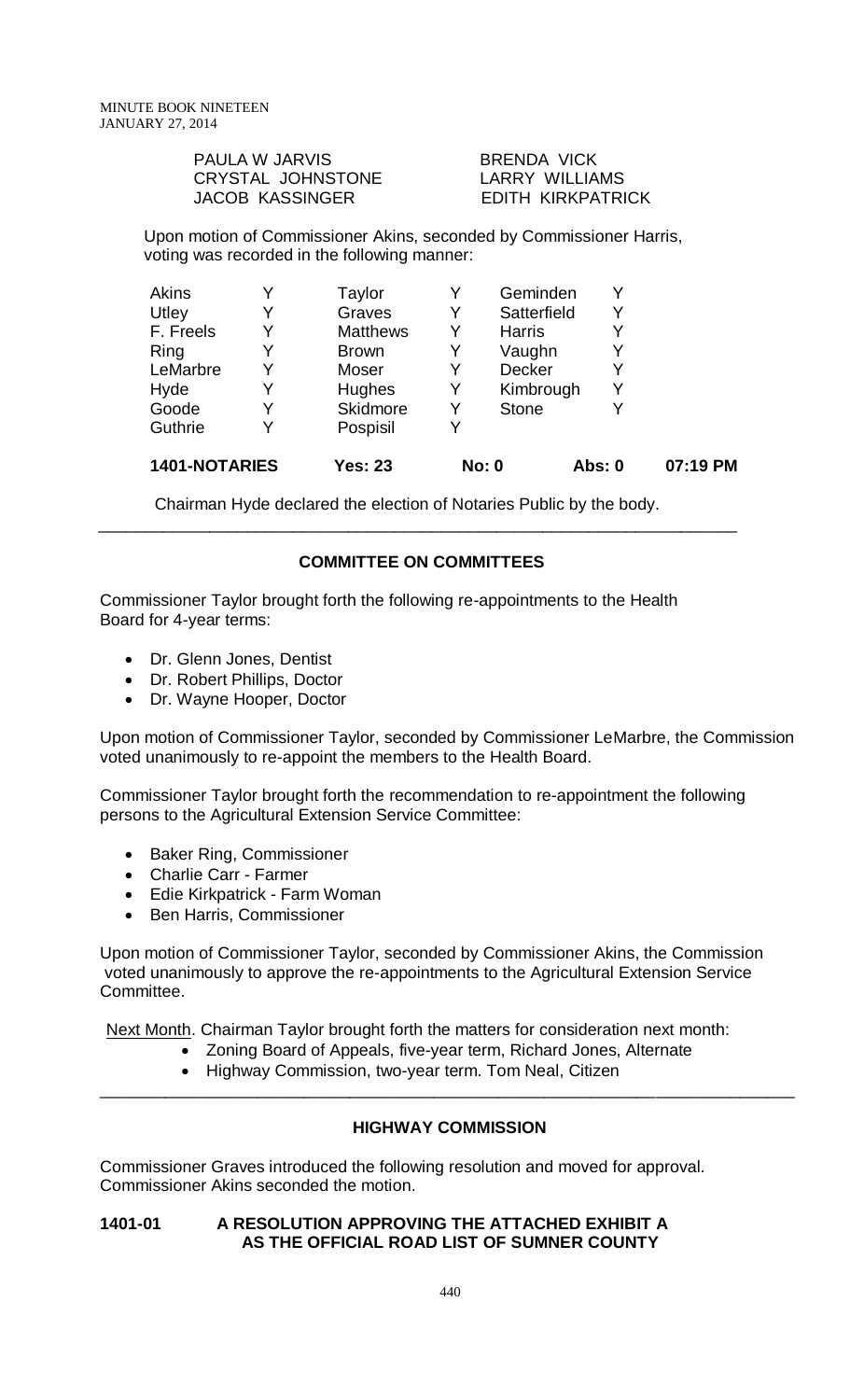**BE IT RESOLVED** by the Sumner County Board of County Commissioners meeting in regular session on the 27th day of January, 2014, that this body upon recommendation of the Road Superintendent and Road Committee hereby adopts and approves Exhibit A attached herewith (in file) as the official Road List of Sumner County; and

 **BE IT FURTHER RESOLVED** that the County Clerk is directed to enter the attached official Road List in the official records of this body.

**\_\_\_\_\_\_\_\_\_\_\_\_\_\_\_\_\_\_\_\_\_\_\_\_\_\_\_\_\_\_\_\_\_\_\_\_\_\_\_\_\_\_\_\_\_\_\_\_\_\_\_\_\_\_\_\_\_\_\_\_\_\_\_\_**

The electronic vote was recorded in the following manner:

| 1401-01      | <b>Yes: 23</b> | <b>No: 0</b>    |   | <b>Abs: 0</b> | 07:22 PM |
|--------------|----------------|-----------------|---|---------------|----------|
| Guthrie      | Y              | Pospisil        | Y |               |          |
| Goode        | Y              | Skidmore        | Y | <b>Stone</b>  |          |
| Hyde         | Y              | Hughes          | Y | Kimbrough     | Y        |
| LeMarbre     | Y              | Moser           | Y | Decker        |          |
| Ring         | Y              | <b>Brown</b>    | Y | Vaughn        |          |
| F. Freels    | Y              | <b>Matthews</b> | Y | <b>Harris</b> |          |
| Utley        | Y              | Graves          | Y | Satterfield   |          |
| <b>Akins</b> |                | Taylor          |   | Geminden      |          |

Chairman Hyde declared the resolution approved by the body.

# **EDUCATION COMMITTEE**

\_\_\_\_\_\_\_\_\_\_\_\_\_\_\_\_\_\_\_\_\_\_\_\_\_\_\_\_\_\_\_\_\_\_\_\_\_\_\_\_\_\_\_\_\_\_\_\_\_\_\_\_\_\_\_\_\_\_\_

There was no report from the Education Committee.

# **GENERAL OPERATIONS COMMITTEE**

**\_\_\_\_\_\_\_\_\_\_\_\_\_\_\_\_\_\_\_\_\_\_\_\_\_\_\_\_\_\_\_\_\_\_\_\_\_\_\_\_\_\_\_\_\_\_\_\_\_\_\_\_\_\_\_\_\_\_\_\_\_\_\_\_\_\_\_\_\_**

Commissioner Skidmore introduced the following resolution and moved for approval. Commissioner Pospisil seconded the motion.

### **1401-02 A RESOLUTION AGREEING TO THE REMOVAL OF PROPERTY RESTRICTIONS ON OLD WHITE HOUSE FOOTBALL FIELD PROPERTY FOR LIBRARY CONSTRUCTION AND ADOPTING THE RELATED TERMS SET FORTH IN THE AGREEMENT WITH THE CITY OF WHITE HOUSE AND THE BOARD OF EDUCATION**

**BE IT RESOLVED** by the Sumner County Board of County Commissioners meeting in regular session on this the 27<sup>th</sup> day of January, 2014 that this body does hereby agree to the removal of property restrictions on old White House deed for library construction and all related terms set forth in the agreement with the city of White House and the Sumner County Board of Education, as shown on the attached agreement (in file).

Commissioner Hughes expressed concern about the burden of the costs of the agreement and moved, seconded by Commissioner Satterfield, to defer the resolution.

\_\_\_\_\_\_\_\_\_\_\_\_\_\_\_\_\_\_\_\_\_\_\_\_\_\_\_\_\_\_\_\_\_\_\_\_\_\_\_\_\_\_\_\_\_\_\_\_\_\_\_\_\_\_\_\_\_\_\_\_\_\_\_\_

The electronic vote was recorded in the following manner:

### **DEFER 1401-02**

| <b>Akins</b> | N | Taylor |     | Geminden    |  |
|--------------|---|--------|-----|-------------|--|
| Utley        | N | Graves | N   | Satterfield |  |
|              |   |        | 441 |             |  |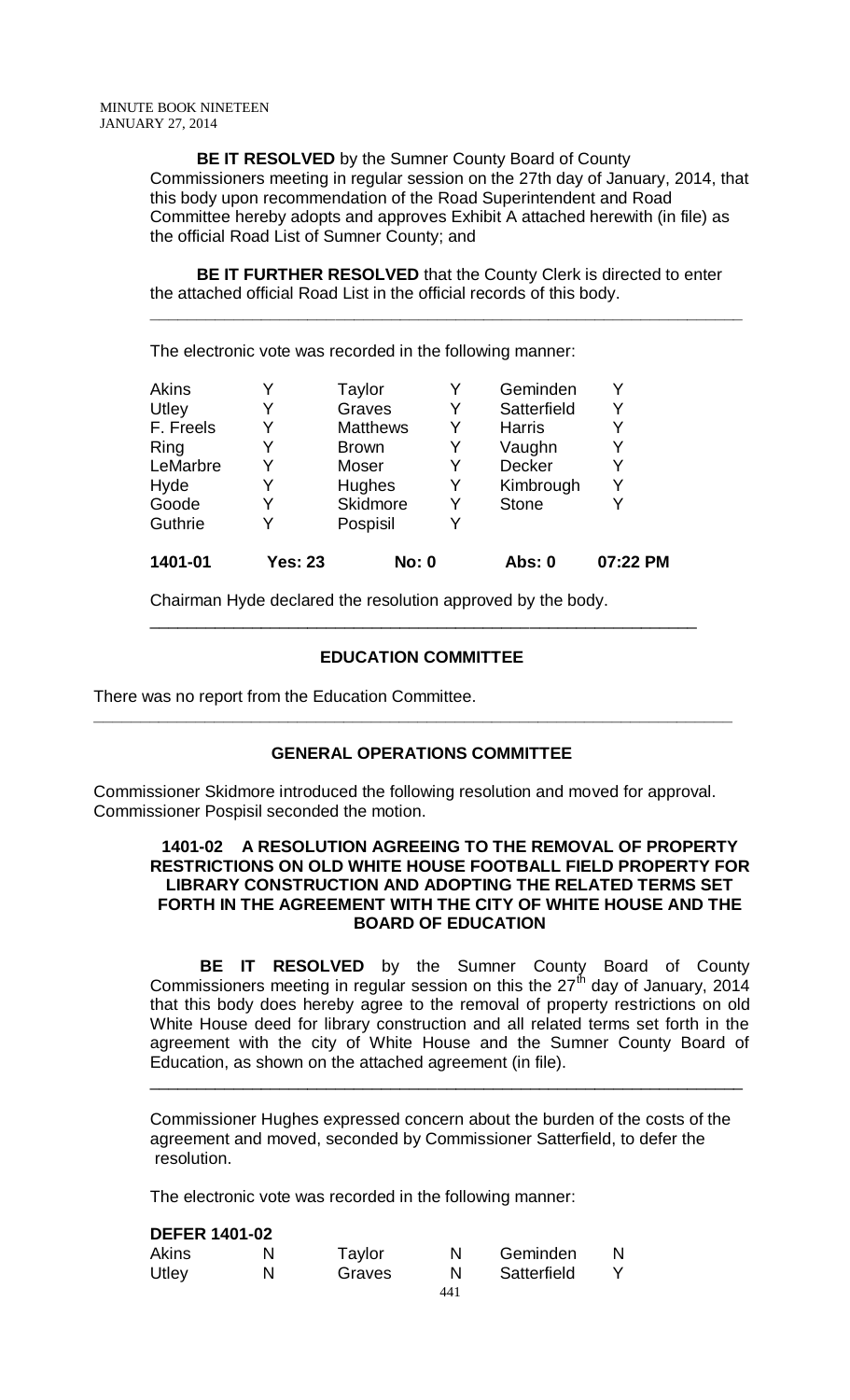#### MINUTE BOOK NINETEEN JANUARY 27, 2014

| <b>DEFER</b> | Yes: $3$ | <b>No: 20</b>   |   | Abs: 0        | 07:28 PM |
|--------------|----------|-----------------|---|---------------|----------|
| Guthrie      | N        | Pospisil        | N |               |          |
| Goode        | N        | Skidmore        | N | <b>Stone</b>  | N        |
| Hyde         | N        | <b>Hughes</b>   | Y | Kimbrough     | N        |
| LeMarbre     | N        | Moser           | N | <b>Decker</b> | N        |
| Ring         | N        | <b>Brown</b>    | Y | Vaughn        | N        |
| F. Freels    | N        | <b>Matthews</b> | N | <b>Harris</b> | N        |

Chairman Hyde declared the motion to defer failed.

The electronic vote on the main motion was recorded in the following manner:

\_\_\_\_\_\_\_\_\_\_\_\_\_\_\_\_\_\_\_\_\_\_\_\_\_\_\_\_\_\_\_\_\_\_\_\_\_\_\_\_\_\_\_\_\_\_\_\_\_\_\_\_\_\_\_\_\_\_\_

| 1401-02      | <b>Yes: 21</b> | <b>No: 2</b>    |   | <b>Abs: 0</b> | 07:30 PM |
|--------------|----------------|-----------------|---|---------------|----------|
| Guthrie      | Y              | Pospisil        | Y |               |          |
| Goode        | Y              | Skidmore        | Y | <b>Stone</b>  |          |
| Hyde         | Y              | Hughes          | N | Kimbrough     | Y        |
| LeMarbre     | Y              | Moser           | Y | Decker        | Y        |
| Ring         |                | <b>Brown</b>    | Y | Vaughn        |          |
| F. Freels    | Y              | <b>Matthews</b> | Y | <b>Harris</b> | Y        |
| Utley        | Y              | Graves          | Y | Satterfield   | N        |
| <b>Akins</b> |                | Taylor          |   | Geminden      |          |

Chairman Hyde declared the resolution approved by the body.

# **EMERGENCY SERVICES COMMITTEE**

**\_\_\_\_\_\_\_\_\_\_\_\_\_\_\_\_\_\_\_\_\_\_\_\_\_\_\_\_\_\_\_\_\_\_\_\_\_\_\_\_\_\_\_\_\_\_\_\_\_\_\_\_\_\_\_\_\_\_\_\_\_\_\_\_\_\_\_\_\_**

\_\_\_\_\_\_\_\_\_\_\_\_\_\_\_\_\_\_\_\_\_\_\_\_\_\_\_\_\_\_\_\_\_\_\_\_\_\_\_\_\_\_\_\_\_\_\_\_\_\_\_\_\_\_\_\_\_\_\_

There was no report from the Emergency Services Committee.

# **PUBLIC SERVICES COMMITTEE**

There was no report from the Public Services Committee.

# **LEGISLATIVE COMMITTEE**

**\_\_\_\_\_\_\_\_\_\_\_\_\_\_\_\_\_\_\_\_\_\_\_\_\_\_\_\_\_\_\_\_\_\_\_\_\_\_\_\_\_\_\_\_\_\_\_\_\_\_\_\_\_\_\_\_\_\_\_\_\_\_\_\_\_\_\_\_\_**

Commissioner Pospisil introduced the following resolution and moved for approval. Commissioner Taylor seconded the motion.

## **1401-03 A RESOLUTION ADOPTING THE STATE 401(K) PLAN**

**WHEREAS,** Sumner County, Tennessee (hereinafter referred to as the "Employer") has determined that in the interest of attracting and retaining qualified employees, it wishes to offer a 401(k) defined contribution plan, funded by employee deferrals and if elected pursuant to Section N, Q, or HH of the Participating Employer Agreement, employer contributions; and

**WHEREAS,** Tennessee Code Annotated, Section 8-25-111(a) allows a Tennessee local governmental entity to participate in the State of Tennessee's 401(k) defined contribution plan subject to the approval of the Chair of the Tennessee Consolidated Retirement System (hereinafter referred to as the "Chair"); and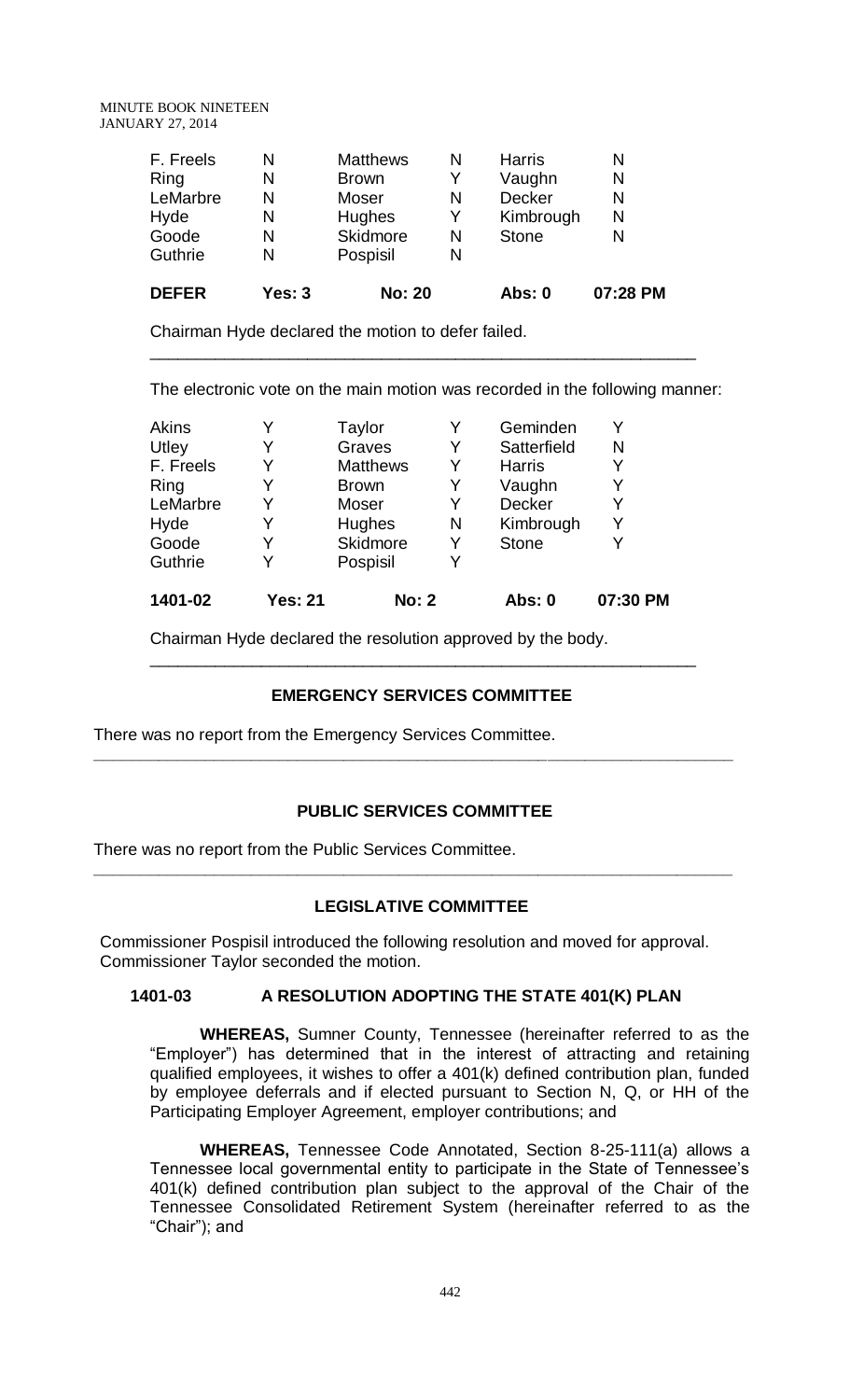**WHEREAS,** the liability for participation and the costs of administration shall be the sole responsibility of the Employer and/or its employees, and not the State of Tennessee; and

**WHEREAS,** the Employer has also determined that it wishes to encourage employees saving for retirement; and

**WHEREAS,** the Employer has reviewed the State of Tennessee Deferred Compensation Plan II Adoption Agreement for a Section 401(k) Cash or Deferred Arrangement for Governmental Employers, as adopted by the State of Tennessee, as amended and restated effective January 1, 2010, as amended December 21, 2010, and as amended by Amendment Number Two dated January 4, 2012, as well as the Section 401(k) Cash or Deferred Arrangement for Governmental Employer Basic Plan Document (collectively known as the "Plan" or "Plan Document"); and

**WHEREAS,** the Employer wishes to provide certain benefits to its employees, reduce overall administrative costs, and afford attractive investment opportunities; and

**WHEREAS,** the Employer is eligible to become a Participating Employer in the Plan, pursuant to Article XX of the Plan Document; and

**WHEREAS,** the Employer is concurrently executing a Participating Employer Agreement for the Plan; and

**WHEREAS,** the County Commission ("Governing Authority") of the Employer is authorized by law to adopt this resolution approving the Participating Employer Agreement on behalf of the Employer.

**NOW, THEREFORE,** the Governing Authority of the Employer hereby resolves:

1. The Employer adopts the Plan Document for its Employees; provided, however, that for the purpose of the Plan, the Employer shall be deemed to have designated irrevocably the Chair as its agent, except as otherwise

specifically provided herein or in the Participating Employer Agreement.

2. The Employer acknowledges that the Plan does not cover, and the Trustees of the Plan ("Trustees") have no responsibility for, other employee benefit plans maintained by the Employer.

3. The Employer acknowledges that it may not provide employer contributions to the Plan on behalf of any of its employees that exceed three percent (3%) of the respective employees' salary if the employees are members of the Tennessee Consolidated Retirement System or of any other retirement program financed from public funds whereby such employees obtain or accrue pensions or retirement benefits based upon the same period of service to the Employer.

4. The Employer hereby adopts the terms of the Participating Employer Agreement, which is attached hereto and made a part of this resolution. The Participating Employer Agreement (a) permits all employees of the respective entity to make elective deferrals; (b) sets forth the Employees to be covered pursuant to Section N, Q, or HH of the Participating Employer Agreement for employer contributions, if any; (c) outlines the benefits to be provided by the Participating Employer under the Plan; and (d) states any conditions imposed by the Participating Employer with respect to, but not inconsistent with, the Plan. The Participating Employer reserves the right to amend its elections under the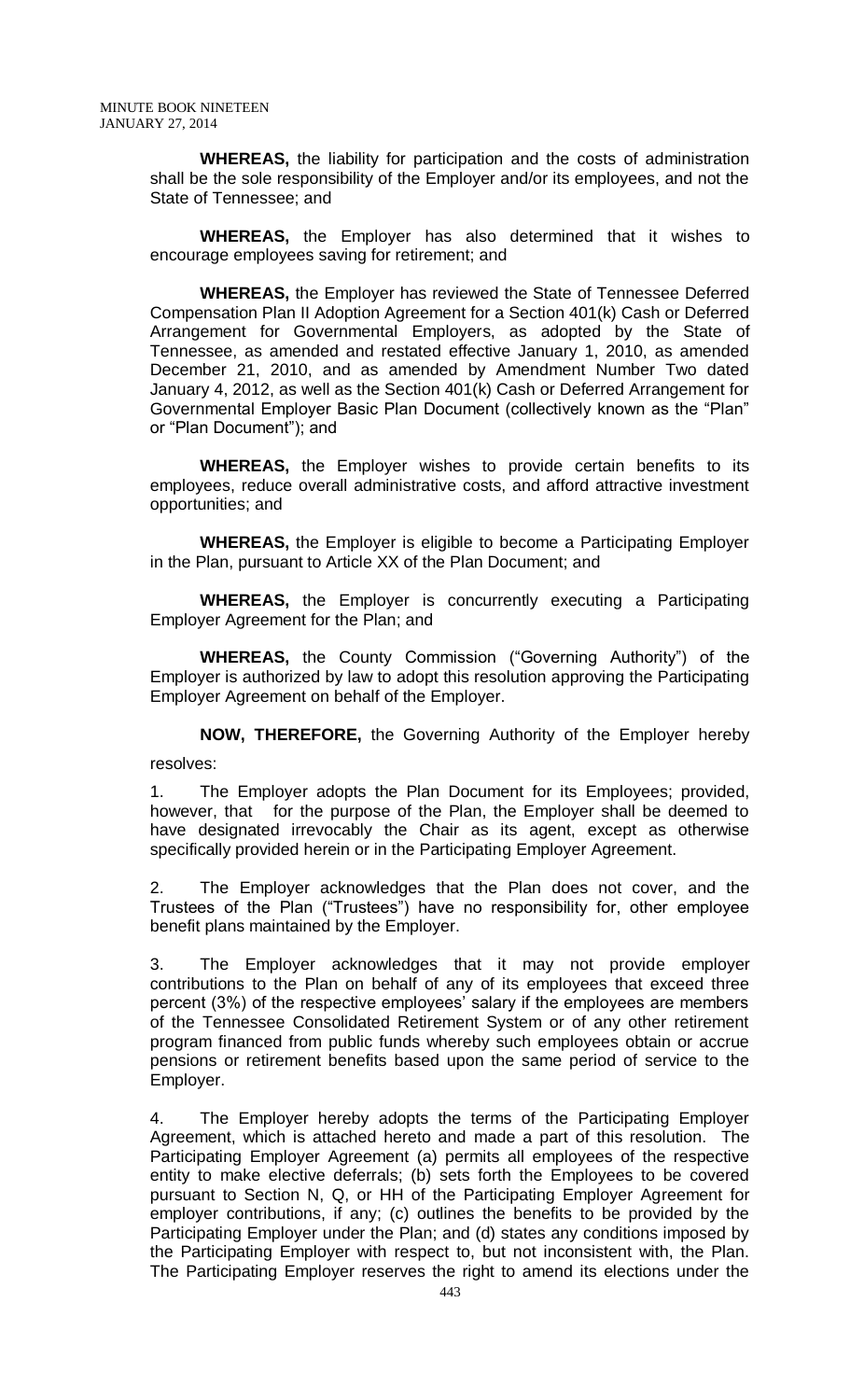Participating Employer Agreement, so long as the amendment is not inconsistent with the Plan, the Internal Revenue Code (hereinafter known as the "Code"), Tennessee law, or other applicable law and is approved by the Chair.

5. The Chair may amend the Plan on behalf of all Employers, including those Employers who have adopted the Plan prior to a restatement or amendment of the Plan, for changes in the Code, the regulations thereunder, Tennessee law, revenue, rulings, other statements published by the Internal Revenue Service ("IRS"), including model, sample, or other required good faith amendments, and for other reasons that are deemed at the Chair's sole discretion to be in the interest of the Plan. These amendments shall be automatically applicable to all Employers.

6. The Chair will maintain, or will have maintained, a record of the Employers and will make reasonable and diligent efforts to ensure that Employers have received all Plan amendments.

7. The Employer shall abide by the terms of the Plan, including amendments to the Plan and Trust made by the Chair, all investment, administrative, and other service agreements of the Plan, and all applicable provisions of the Code, Tennessee law, and other applicable law.

8. The Employer accepts the administrative services to be provided by the Tennessee Treasury Department and any services provided by Plan vendors. The Employer acknowledges that fees will be imposed with respect to the services provided and that such fees will be deducted from the Participants' Accounts and/or charged to the Employer.

9. Subject to the provisions of Section 20.06 of the Plan, the Employer may terminate its

participation in the Plan, including but not limited to, its contribution requirements pursuant to the Plan, if it takes the following actions:

a. A resolution must be adopted by the Governing Authority of the Employer terminating the Employer's participation in the Plan.

b. The resolution must specify the proposed date when the participation will end, which must be at least six calendar months after notice of the Chair and the Employer's employees.

c. The Chair shall (i) determine whether the resolution complies with the Plan, and all applicable federal and state laws, (ii) determine an appropriate effective date, and (iii) provide appropriate forms to terminate ongoing participation. Distributions under the Plan of existing accounts to Participants will be made in accordance with the Plan Document.

d. Once the Chair determines the appropriate effective date, the Employer shall immediately notify all its Employees participating in the Plan of the termination and the effective date thereof.

e. The Chair can, in the Chair's sole discretion, reduce the six month notice and withdrawal period to a shorter period if the Employer so requests, but in no event shall the period be less than three months.

10. The Employer acknowledges that the Plan Document contains provisions for Plan termination by the Trustees, subject to applicable Tennessee law.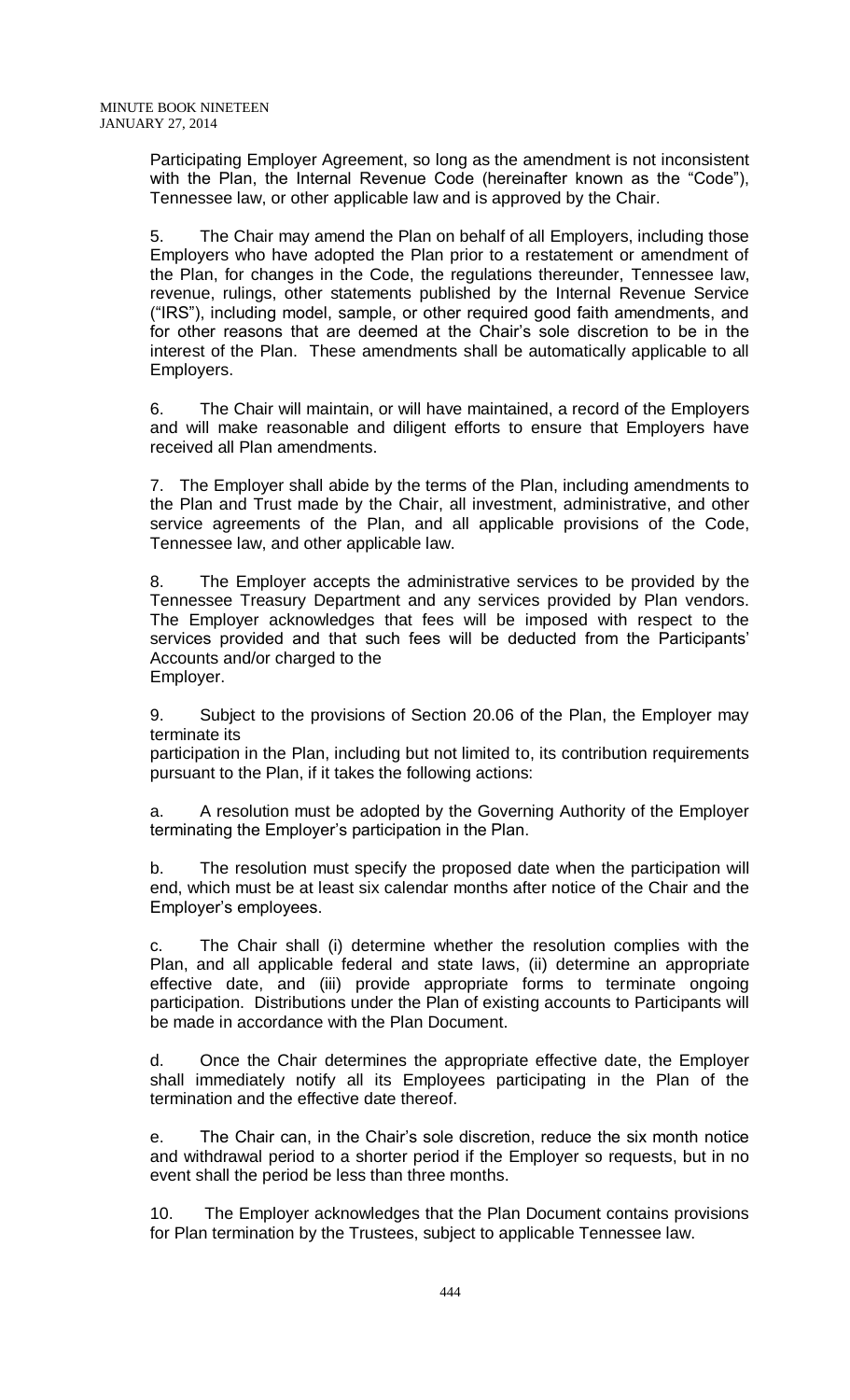11. The Employer acknowledges that all assets held in connection with the Plan, including all contributions to the Plan, all property and rights acquired or purchased with such amounts and all income attributable to such amounts, shall be held in trust for the exclusive benefit of Participants and their Beneficiaries under the Plan. No part of the assets and income of the Plan shall be used for, or diverted to, purposes other than for the exclusive benefit of Participants and their Beneficiaries and for defraying reasonable expenses of the Plan. All amounts of compensation deferred pursuant to the Plan, all property and rights acquired or purchased with such amounts and all income attributable to such amounts, property or rights held as part of the Plan, shall be transferred to the Trustees to be held, managed, invested and distributed as part of the Trust Fund in accordance with the provisions of the Plan and subject to the vesting provisions of the Plan. All contributions to the Plan must be timely transferred by the Employer to the Trust Fund pursuant to and in the manner provided by the Chair. The Employer acknowledges that if the Employer fails to remit the requisite contributions in a timely manner, the Chair reserves the right, at the Chair's sole discretion, to terminate the Employer's participation in the Plan. In such event, the Chair shall notify the Employer of the effective termination date, and the Employer shall immediately notify all its employees participating in the Plan of the termination and the effective date thereof. Notwithstanding the foregoing, the Employer acknowledges that it is the sole responsibility of the Employer to remit the requisite reports and contributions to the Plan and that neither the State, the Chair, the Trustees, its employees, or agents shall have any responsibility or liability for ensuring or otherwise monitoring that this is done. All benefits under the Plan shall be distributed solely from the Trust Fund pursuant to the Plan.

12. The Employer agrees to offer and enroll only those persons, whether appointed, elected, or under contract, wherein an employee-employer relationship is established, providing service to the Employer for which compensation is paid by the Employer.

13. The Employer understands that IRS rules and Tennessee law limit participation in the Plan to governmental entities and their respective employees. The employer will notify the Chair in writing within ten (10) calendar days if it ceases to be a governmental entity under applicable federal or Tennessee law, and/or if it discovers that it is transferring or having transferred employee deferrals and/or employer contributions to the Plan on behalf of an individual who does not meet the requirements in Paragraph 12 above.

14. The Employer acknowledges that the Chair and other Trustees are the fiduciaries of the Plan and have sole and exclusive authority to interpret the Plan and decide all claims and appeals for Plan benefits. The Employer agrees to abide by the Chair's decisions on all matters involving the Plan.

15. This resolution and the Participating Employer Agreement shall be submitted to the Chair for approval. The Chair shall determine whether the resolution and the Agreement comply with the Plan, and if they do, shall provide appropriate forms to the Employer to implement participation in the Plan. The Chair may refuse to approve a Participating Employer Agreement by an Employer that, in the Chair's sole discretion, does not qualify to participate in the Plan.

16. The Governing Authority hereby acknowledges that it is responsible to assure that this resolution and the Participating Employer Agreement are adopted and executed in accordance with the requirements of applicable law.

**BE IT FURTHER RESOLVED** by the Sumner County Board of County Commissioners meeting in regular session on this the  $27<sup>th</sup>$  day of January, 2014, that this body does hereby adopt this resolution.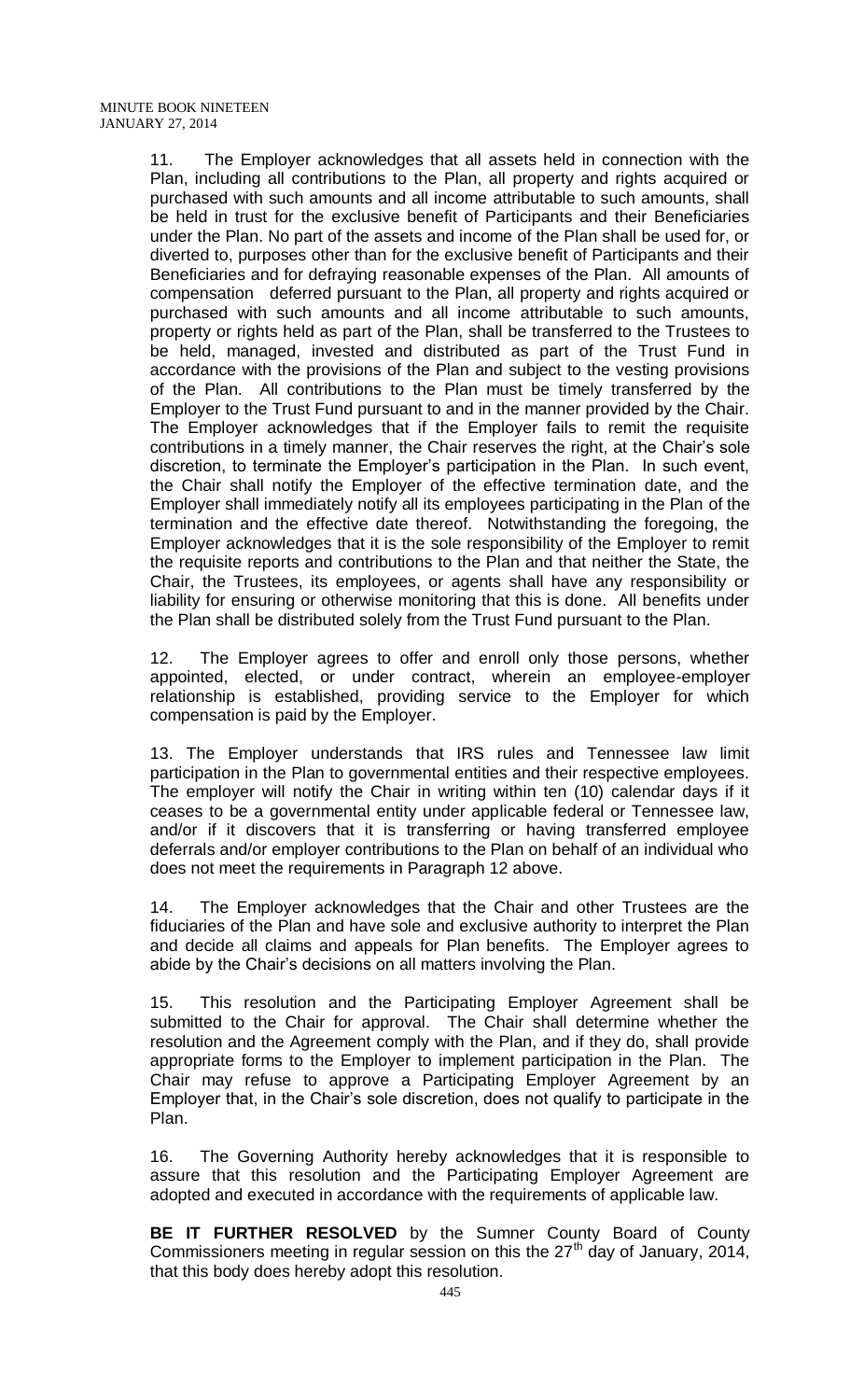| 1401-03   | Yes: 23 | <b>No: 0</b>    |   | Abs: 0        | 07:31 PM |
|-----------|---------|-----------------|---|---------------|----------|
| Guthrie   |         | Pospisil        | Y |               |          |
| Goode     |         | Skidmore        | Y | <b>Stone</b>  |          |
| Hyde      |         | Hughes          | Y | Kimbrough     | Y        |
| LeMarbre  |         | Moser           | Y | Decker        | Y        |
| Ring      |         | <b>Brown</b>    | Y | Vaughn        | Y        |
| F. Freels |         | <b>Matthews</b> | Y | <b>Harris</b> |          |
| Utley     |         | Graves          | Y | Satterfield   | Y        |
| Akins     |         | Taylor          | Y | Geminden      | Y        |

\_\_\_\_\_\_\_\_\_\_\_\_\_\_\_\_\_\_\_\_\_\_\_\_\_\_\_\_\_\_\_\_\_\_\_\_\_\_\_\_\_\_\_\_\_\_\_\_\_\_\_\_\_\_\_\_\_\_\_\_\_\_\_\_

The electronic vote was recorded in the following manner:

Chairman Hyde declared the resolution approved by the body.

Commissioner Pospisil introduced the following resolution and moved for approval. Commissioner Akins seconded the motion.

\_\_\_\_\_\_\_\_\_\_\_\_\_\_\_\_\_\_\_\_\_\_\_\_\_\_\_\_\_\_\_\_\_\_\_\_\_\_\_\_\_\_\_\_\_\_\_\_\_\_\_\_\_\_\_\_\_\_\_

## **1401-04 A RESOLUTION ADOPTING THE STATE 457(b) PLAN**

**WHEREAS,** Sumner County, Tennessee (hereinafter referred to as the "Employer") has determined that in the interest of attracting and retaining qualified employees, it wishes to offer a governmental 457(b) deferred compensation plan, funded by employee deferrals and, if elected pursuant to Section I and/or K of the Participating Employer Agreement, employer contributions; and

**WHEREAS,** Tennessee Code Annotated, Section 8-25-111(a) allows a Tennessee local governmental entity to participate in the State of Tennessee's 457(b) deferred compensation plan subject to the approval of the Chair of the Tennessee Consolidated Retirement System (hereinafter referred to as the "Chair"); and

**WHEREAS,** the liability for participation and the costs of administration shall be the sole responsibility of the Employer and/or its employees, and not the State of Tennessee; and

**WHEREAS,** the Employer has also determined that it wishes to encourage employees' saving for retirement; and

**WHEREAS,** the Employer has reviewed the Tennessee State Employees Deferred Compensation Plan and Trust Adoption Agreement for a Section 457(b) Eligible Deferred Compensation Plan for Governmental Employers, as adopted by the State of Tennessee, as amended and restated effective December 22, 2010, and as amended by Amendment Number One signed December 22, 2010, and Amendment Number Two signed February 8, 2012, as well as the Section 457(b) Eligible Deferred Compensation Plan for Governmental Employer Basic Plan Document (collectively known as the "Plan" or "Plan Document"); and

**WHEREAS,** the Employer wishes to provide certain benefits to its employees, reduce overall administrative costs, and afford attractive investment opportunities; and

**WHEREAS,** the Employer is eligible to become a Participating Employer in the Plan, pursuant to Article XVII of the Plan Document; and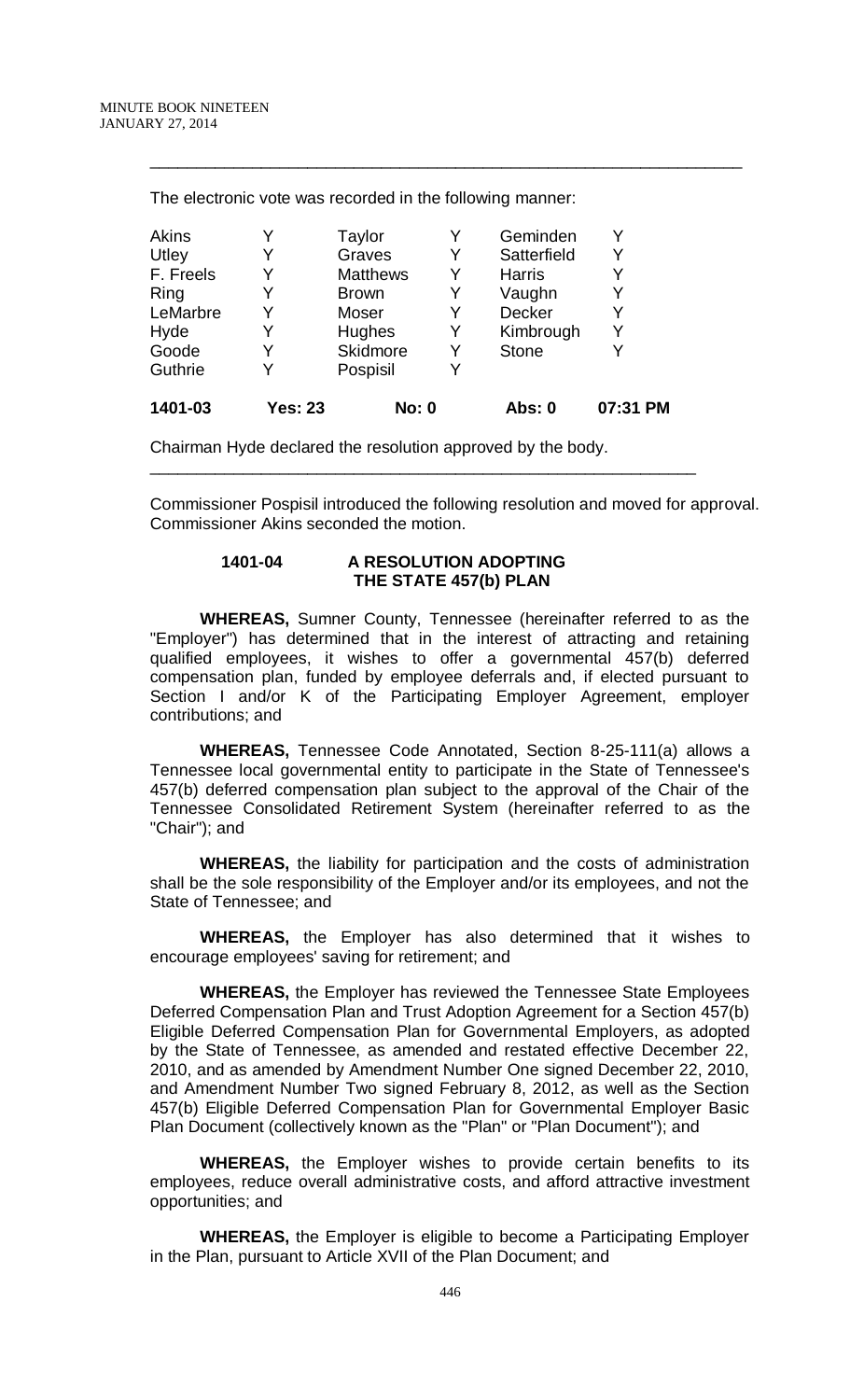**WHEREAS,** the Employer is concurrently executing a Participating Employer Agreement for the Plan; and

**WHEREAS,** the Sumner County Commission ("Governing Authority") of the Employer is authorized by law to adopt this resolution approving the Participating Employer Agreement on behalf of the Employer.

**NOW, THEREFORE,** the Governing Authority of the Employer hereby resolves:

- 1. The Employer adopts the Plan Document for its Employees; provided, however, that for the purpose of the Plan, the Employer shall be deemed to have designated irrevocably the Chair as its agent, except as otherwise specifically provided herein or in the Participating Employer Agreement.
- 2. The Employer acknowledges that the Plan does not cover, and the Trustees of the Plan ("Trustees") have no responsibility for, other employee benefit plans maintained by the Employer.
- 3. The Employer acknowledges that it may not provide employer contributions to the Plan on behalf of any of its employees that exceed three percent (3%) of the respective employees' salary if the employees are members of the Tennessee Consolidated Retirement System or of any other retirement program financed from public funds whereby such employees obtain or accrue pensions or retirement benefits based upon the same period of service to the Employer.
- 4. The Employer hereby adopts the terms of the Participating Employer Agreement, which is attached hereto and made a part of this resolution. The Participating Employer Agreement (a) permits all employees of the respective entity to make elective deferrals; (b) sets forth the Employees to be covered pursuant to Section I and/or K of the Participating Employer Agreement for employer contributions, if any; (c) outlines the benefits to be provided by the Participating Employer under the Plan; and, (d) states any conditions imposed by the Participating Employer with respect to, but not inconsistent with, the Plan. The Participating Employer reserves the right to amend its elections under the Participating Employer Agreement, so long as the amendment is not inconsistent with the Plan, the Internal Revenue Code ("hereinafter known as the 'Code' "), Tennessee law, or other applicable law and is approved by the Chair.
- 5. The Chair may amend the Plan on behalf of all Employers, including those Employers who have adopted the Plan prior to a restatement or amendment of the Plan, for changes in the Code, the regulations thereunder, Tennessee law, revenue rulings, other statements published by the Internal Revenue Service ("IRS"), including model, sample, or other required good faith amendments, and for other reasons that are deemed at the Chair's sole discretion to be in the interest of the Plan. These amendments shall be automatically applicable to all Employers.
- 6. The Chair will maintain, or will have maintained, a record of the Employers and will make reasonable and diligent efforts to ensure that Employers have received all Plan amendments.
- 7. The Employer shall abide by the terms of the Plan, including amendments to the Plan and Trust made by the Chair, all investment, administrative, and other service agreements of the Plan, and all applicable provisions of the Code, Tennessee law, and other applicable law.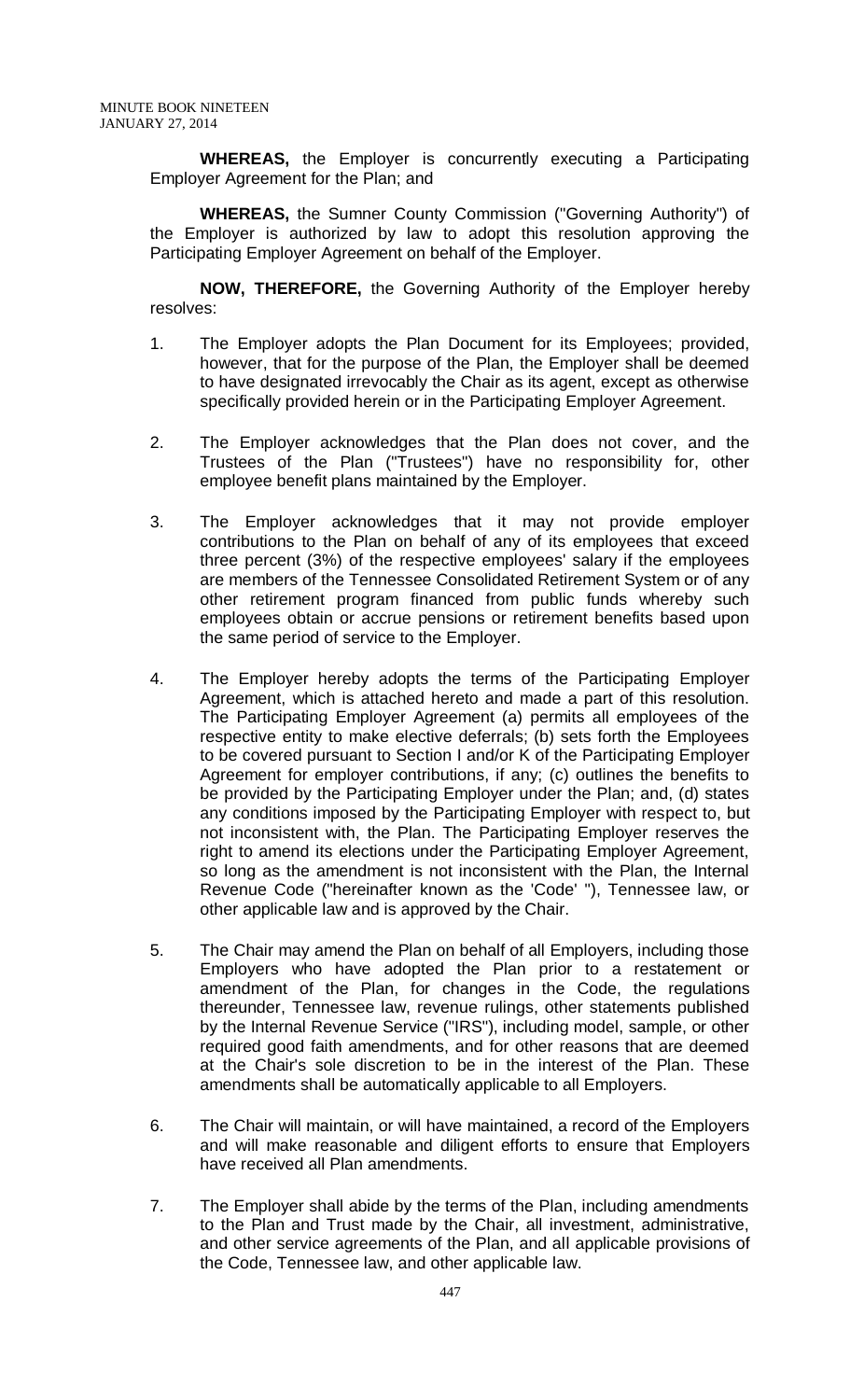- 8. The Employer accepts the administrative services to be provided by the Tennessee Treasury Department and any services provided by Plan vendors. The Employer acknowledges that fees will be imposed with respect to the services provided and that such fees may be deducted from the Participants' Accounts and/or charged to the Employer.
- 9. Subject to the provisions of Section 17.06 of the Plan, the Employer may terminate its participation in the Plan, including but not limited to, its contribution requirements pursuant to the Plan, if it takes the following actions:
- a. A resolution must be adopted by the Governing Authority of the Employer terminating the Employer's participation in the Plan.
- b. The resolution must specify the proposed date when the participation will end, which must be at least six calendar months after notice to the Chair and the Employer's employees.
- c. The Chair shall (i) determine whether the resolution complies with the Plan, and all applicable federal and state laws, (ii) determine an appropriate effective date, and (iii) provide appropriate forms to terminate ongoing participation. Distributions under the Plan of existing accounts to Participants will be made in accordance with the Plan Document.
- d. Once the Chair determines the appropriate effective date, the Employer shall immediately notify all its Employees participating in the Plan of the termination and the effective date thereof.
- e. The Chair can, in the Chair's sole discretion, reduce the six month notice and withdrawal period to a shorter period if the Employer so requests, but in no event shall the period be less than three months.
- 10. The Employer acknowledges that the Plan Document contains provisions for Plan termination by the Trustees, subject to applicable Tennessee law.
- 11. The Employer acknowledges that all assets held in connection with the Plan, including all contributions to the Plan, all property and rights acquired or purchased with such amounts and all income attributable to such amounts, shall be held in trust for the exclusive benefit of Participants and their Beneficiaries under the Plan. No part of the assets and income of the Plan shall be used for, or diverted to, purposes other than for the exclusive benefit of Participants and their Beneficiaries and for defraying reasonable expenses of the Plan. All amounts of compensation deferred pursuant to the Plan, all property and rights acquired or purchased with such amounts and all income attributable to such amounts, property or rights held as part of the Plan, shall be transferred to the Trustees to be held, managed, invested and distributed as part of the Trust Fund in accordance with the provisions of the Plan. All contributions to the Plan must be timely transferred by the Employer to the Trust Fund pursuant to and in the manner provided by the Chair. The Employer acknowledges that if the Employer fails to remit the requisite contributions in a timely manner, the Chair reserves the right, at the Chair's sole discretion, to terminate the Employer's participation in the Plan. In such event, the Chair shall notify the Employer of the effective termination date, and the Employer shall immediately notify all its employees participating in the Plan of the termination and the effective date thereof. Notwithstanding the foregoing, the Employer acknowledges that it is the sole responsibility of the Employer to remit the requisite reports and contributions to the Plan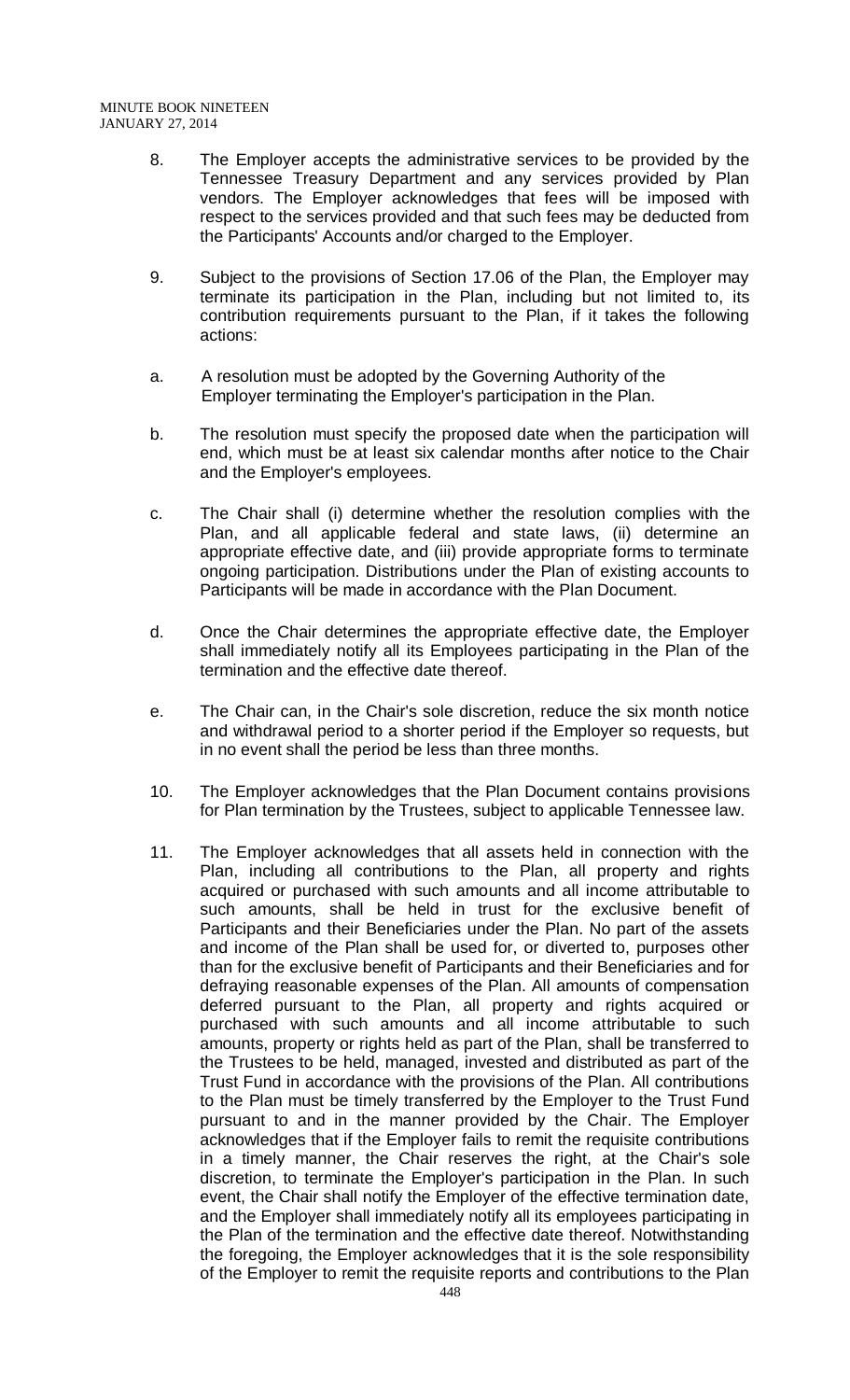and that neither the State, the Chair, the Trustees, its employees, or agents shall have any responsibility or liability for ensuring or otherwise monitoring that this is done. All benefits under the Plan shall be distributed solely from the Trust Fund pursuant to the Plan.

- 12. The Employer agrees to offer and enroll only those persons, whether appointed, elected, or under contract, wherein an employee-employer relationship is established, providing service to the Employer for which compensation is paid by the Employer.
- 13. The Employer understands that IRS rules and Tennessee law limit participation in the Plan to governmental entities and their respective employees. The Employer will notify the Chair in writing within ten (10) calendar days if it ceases to be a governmental entity under applicable federal or Tennessee law, and/or if it discovers that it is transferring or having transferred employee deferrals and/or employer contributions to the Plan on behalf of an individual who does not meet the requirements in Paragraph 12 above.
- 14. The Employer acknowledges that the Chair and other Trustees are the fiduciaries of the Plan and have sole and exclusive authority to interpret the Plan and decide all claims and appeals for Plan benefits. The Employer agrees to abide by the Chair's decisions on all matters involving the Plan.
- 15. This resolution and the Participating Employer Agreement shall be submitted to the Chair for approval. The Chair shall determine whether the resolution and the Agreement comply with the Plan, and, if they do, shall provide appropriate forms to the Employer to implement participation in the Plan. The Chair may refuse to approve a Participating Employer Agreement executed by an Employer that, in the Chair's sole discretion, does not qualify to participate in the Plan.
- 16. The Governing Authority hereby acknowledges that it is responsible to assure that this resolution and the Participating Employer Agreement are adopted and executed in accordance with the requirements of applicable law.

**BE IT FURTHER RESOLVED** by the Sumner County Board of County Commissioners meeting in regular session on this the  $27<sup>th</sup>$  day of January, 2014, that this body does hereby adopt this resolution.

\_\_\_\_\_\_\_\_\_\_\_\_\_\_\_\_\_\_\_\_\_\_\_\_\_\_\_\_\_\_\_\_\_\_\_\_\_\_\_\_\_\_\_\_\_\_\_\_\_\_\_\_\_\_\_\_\_\_\_

The electronic vote was recorded in the following manner:

| 1401-04         | <b>Yes: 22</b> | <b>No: 0</b>  |   | Abs: 0      | 07:32 PM |
|-----------------|----------------|---------------|---|-------------|----------|
| Pospisil        |                |               |   |             |          |
| Skidmore        | Y              | <b>Stone</b>  | Y | Guthrie     | Y        |
| <b>Hughes</b>   |                | Kimbrough     | Y | Goode       | Y        |
| Moser           |                | Decker        | Y | Hyde        |          |
| <b>Brown</b>    | Y              | Vaughn        | Y | LeMarbre    | Y        |
| <b>Matthews</b> |                | <b>Harris</b> | Y | Ring        | Y        |
| Utley           |                | Graves        | Y | Satterfield | Y        |
| Akins           |                | Taylor        | Y | Geminden    |          |

Chairman Hyde declared the resolution approved by the body.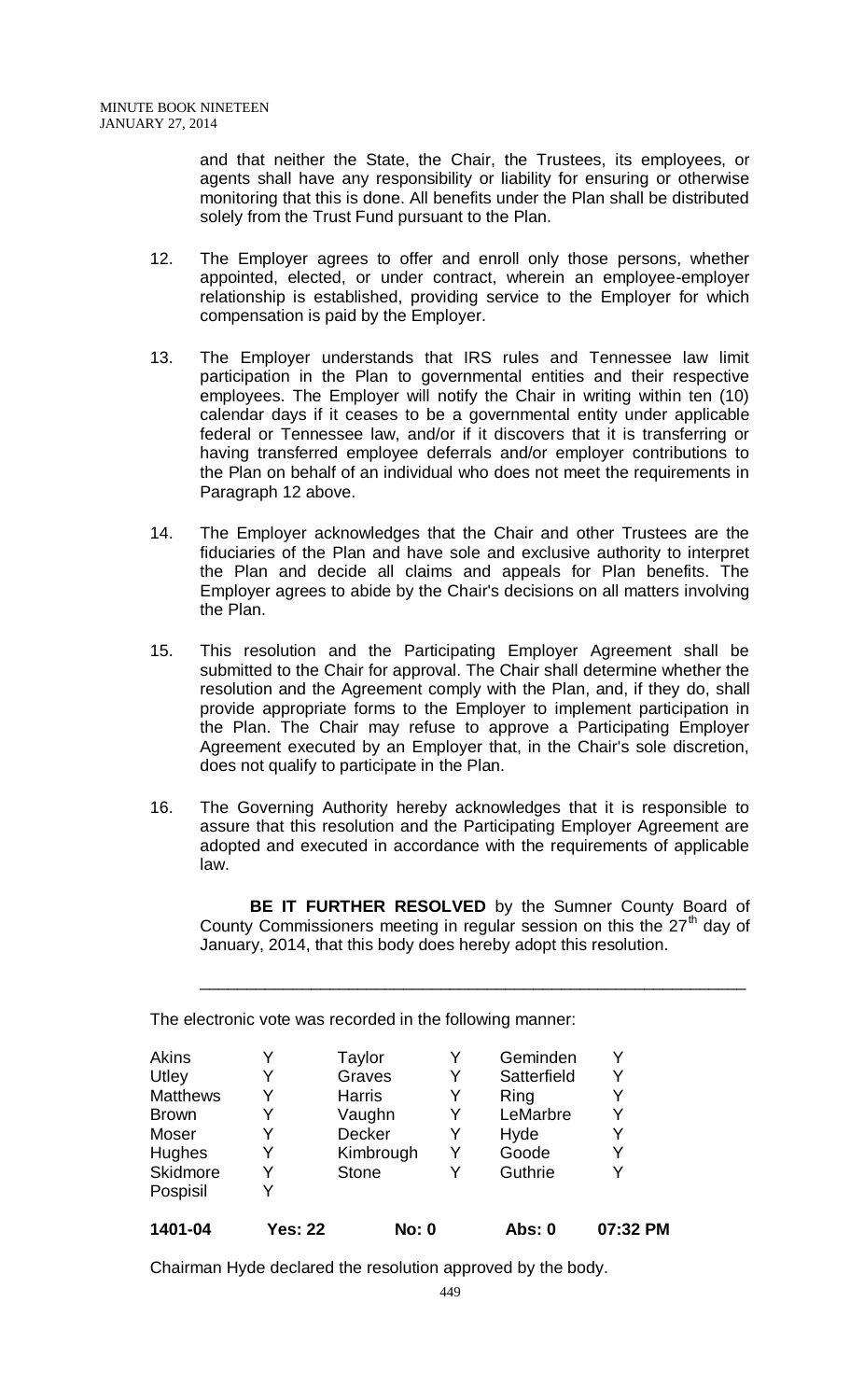## **RULES AND PROCEDURES**

**\_\_\_\_\_\_\_\_\_\_\_\_\_\_\_\_\_\_\_\_\_\_\_\_\_\_\_\_\_\_\_\_\_\_\_\_\_\_\_\_\_\_\_\_\_\_\_\_\_\_\_\_\_\_\_\_\_\_\_\_\_\_\_\_\_\_\_\_\_**

There was no report from the Rules and Procedures Committee.

### **FINANCIAL MANAGEMENT COMMITTEE**

**\_\_\_\_\_\_\_\_\_\_\_\_\_\_\_\_\_\_\_\_\_\_\_\_\_\_\_\_\_\_\_\_\_\_\_\_\_\_\_\_\_\_\_\_\_\_\_\_\_\_\_\_\_\_\_\_\_\_\_\_\_\_\_\_\_\_\_\_\_**

Commissioner Frank Freels introduced the following resolution and moved for approval. Commissioner Decker seconded the motion.

### **1401-05 A RESOLUTION ADOPTING NEW RULES FOR EDUCATE AND GROW AND ALLOCATING \$560,000.00 FROM THE HOSPITAL FUND AND APPROPRIATING \$45,000.00 FOR 2014 SPRING SEMESTER**

**BE IT RESOLVED** by the Sumner County Board of County Commissioners meeting in regular session on this the 27<sup>th</sup> day of January 2014, that this body does hereby adopt new rules for Educate and Grow, as shown on the attachment herewith (in file); and

**BE IT FURTHER RESOLVED** that this body does hereby allocate \$560,000.00 from the Hospital Fund to continue this program; and

**BE IT FURTHER RESOLVED** that from the allocated funds, this body appropriates \$45,000.00 for funding of the 2014 spring semester.

\_\_\_\_\_\_\_\_\_\_\_\_\_\_\_\_\_\_\_\_\_\_\_\_\_\_\_\_\_\_\_\_\_\_\_\_\_\_\_\_\_\_\_\_\_\_\_\_\_\_\_\_\_\_\_\_\_\_\_\_\_\_\_\_

Commissioner LeMarbre moved, seconded by Commissioner Ring, to amend the resolution such that the changes are not put into effect until the fall semester of 2015. She further moved that the resolution state that the students attending college on this scholarship in 2013 through the spring, semester of 2015 be covered under the old program rules.

County Finance Director David Lawing stated that this suggested change to the resolution would cost between \$250,000.00 and \$300,000.00 for the coming school year.

The electronic vote was recorded in the following manner:

### **POSTPONE REDUCTION TILL FALL 2015**

| 1401-05-FALL |   | <b>Yes: 6</b>   | <b>No: 17</b> | Abs: 0        |   | 07:49 PM |
|--------------|---|-----------------|---------------|---------------|---|----------|
| Guthrie      | N | Pospisil        | N             |               |   |          |
| Goode        | Y | <b>Skidmore</b> | N             | <b>Stone</b>  | N |          |
| Hyde         | N | Hughes          | N             | Kimbrough     | Y |          |
| LeMarbre     | Y | Moser           | Y             | Decker        | Y |          |
| Ring         | Y | <b>Brown</b>    | N             | Vaughn        | N |          |
| F. Freels    | N | <b>Matthews</b> | N             | <b>Harris</b> | N |          |
| Utley        | N | Graves          | N             | Satterfield   | N |          |
| Akins        | N | Taylor          | N             | Geminden      | N |          |

Chairman Hyde declared the amendment failed to be approved by the body. \_\_\_\_\_\_\_\_\_\_\_\_\_\_\_\_\_\_\_\_\_\_\_\_\_\_\_\_\_\_\_\_\_\_\_\_\_\_\_\_\_\_\_\_\_\_\_\_\_\_\_\_\_\_\_\_\_\_\_

Chairman Hyde recognized County Executive Anthony Holt who requested that the resolution be amended so that Volunteer State Community College will be paid \$45,000.00 immediately to meet the obligations of this year's students.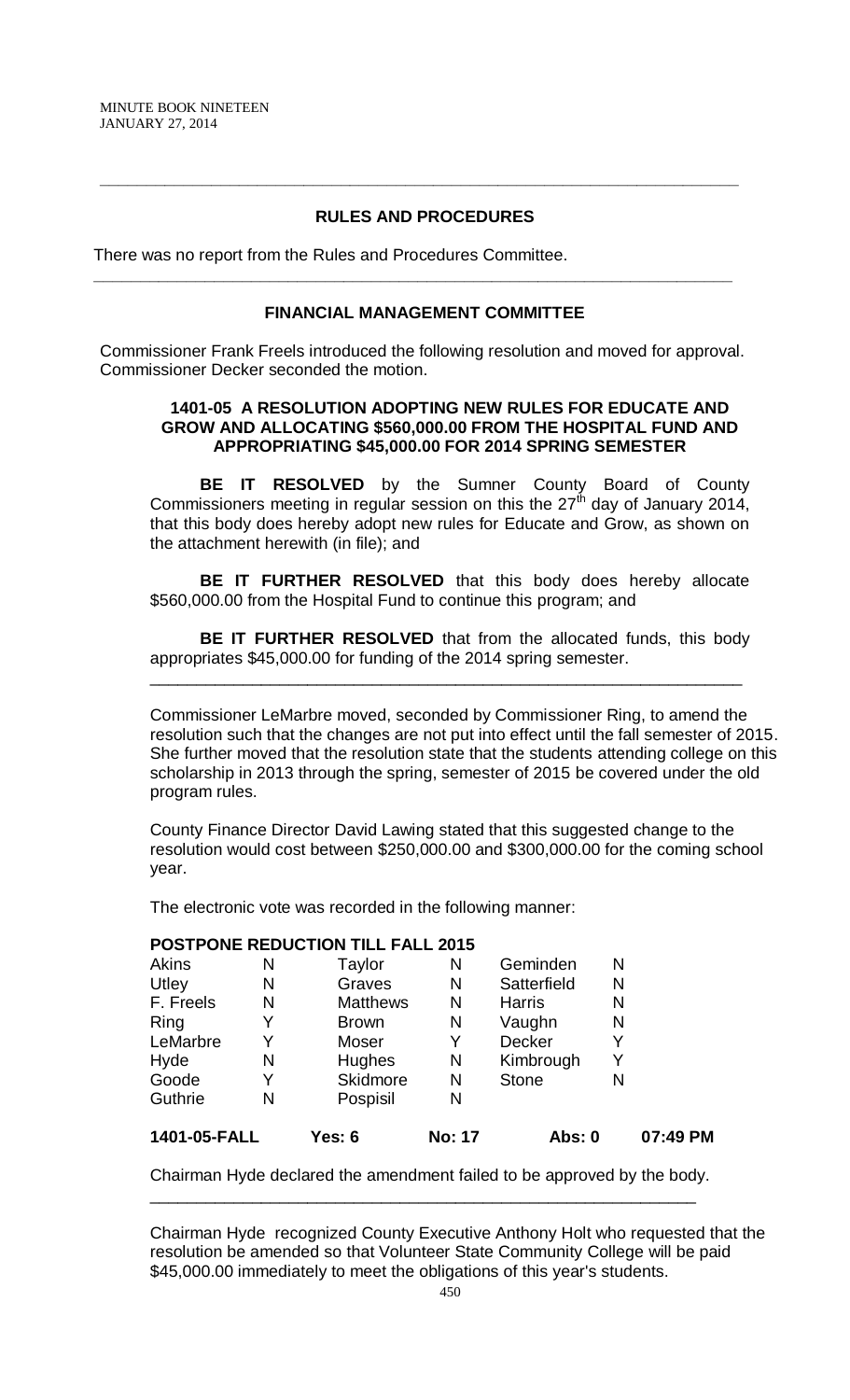Commissioner Vaughn moved, Commissioner Frank Freels seconded, to amend the motion to appropriate \$45,000.00 from the \$560,000.00 to fulfill the County's current obligations to the program.

The electronic vote was recorded in the following manner:

### **APPROPRIATE \$45,000 PAYMENT**

| 1401-05.2 |   | <b>Yes: 22</b>  | <b>No: 1</b> | <b>Abs: 0</b> | 08:03 PM |
|-----------|---|-----------------|--------------|---------------|----------|
| Guthrie   | Y | Pospisil        | Y            |               |          |
| Goode     | Y | Skidmore        | Y            | <b>Stone</b>  |          |
| Hyde      | Y | Hughes          | N            | Kimbrough     |          |
| LeMarbre  | Y | Moser           | Y            | Decker        |          |
| Ring      | Y | <b>Brown</b>    | Y            | Vaughn        |          |
| F. Freels | Y | <b>Matthews</b> | Y            | <b>Harris</b> |          |
| Utley     | Y | Graves          | Y            | Satterfield   |          |
| Akins     |   | Taylor          |              | Geminden      |          |

Chairman Hyde declared the amendment approved by the body. (The amendment was incorporated into the original resolution as stated above.)

\_\_\_\_\_\_\_\_\_\_\_\_\_\_\_\_\_\_\_\_\_\_\_\_\_\_\_\_\_\_\_\_\_\_\_\_\_\_\_\_\_\_\_\_\_\_\_\_\_\_\_\_\_\_\_\_\_\_\_

Commissioner Moser moved, seconded by Commissioner Vaughn, to increase the scholarship payout to \$500.00 per semester for four semesters, not to exceed \$2,000.00.

The electronic vote was recorded in the following manner:

## **INCREASE LIMIT TO \$500**

| 1401-05.3 | Yes: 9 |                 | <b>No: 14</b> | Abs: 0        | 08:10 PM |
|-----------|--------|-----------------|---------------|---------------|----------|
| Guthrie   | Y      | Pospisil        | N             |               |          |
| Goode     | Y      | Skidmore        | N             | <b>Stone</b>  | N        |
| Hyde      | N      | <b>Hughes</b>   | N             | Kimbrough     | Y        |
| LeMarbre  | Y      | Moser           | Y             | Decker        | Y        |
| Ring      | Y      | <b>Brown</b>    | N             | Vaughn        | Y        |
| F. Freels | N      | <b>Matthews</b> | N             | <b>Harris</b> | N        |
| Utley     | Y      | Graves          | N             | Satterfield   | N        |
| Akins     | N      | Taylor          | N             | Geminden      | N        |

Chairman Hyde declared the amendment failed to be approved by the body. \_\_\_\_\_\_\_\_\_\_\_\_\_\_\_\_\_\_\_\_\_\_\_\_\_\_\_\_\_\_\_\_\_\_\_\_\_\_\_\_\_\_\_\_\_\_\_\_\_\_\_\_\_\_\_\_\_\_\_

The electronic vote on the original motion as amended was recorded in the following manner:

| 1401-05   | <b>Yes: 18</b> | <b>No: 4</b>    |   | Abs: 1        | 08:11 PM |
|-----------|----------------|-----------------|---|---------------|----------|
| Guthrie   |                | Pospisil        | Y |               |          |
| Goode     | N              | Skidmore        | Y | <b>Stone</b>  | Y        |
| Hyde      |                | <b>Hughes</b>   | N | Kimbrough     | N        |
| LeMarbre  |                | Moser           | Y | Decker        | Y        |
| Ring      | A              | <b>Brown</b>    | Y | Vaughn        | Y        |
| F. Freels |                | <b>Matthews</b> | Y | <b>Harris</b> | Y        |
| Utley     |                | Graves          | Y | Satterfield   | N        |
| Akins     |                | Taylor          | Y | Geminden      | V        |

Chairman Hyde declared the resolution approved by the body with the necessary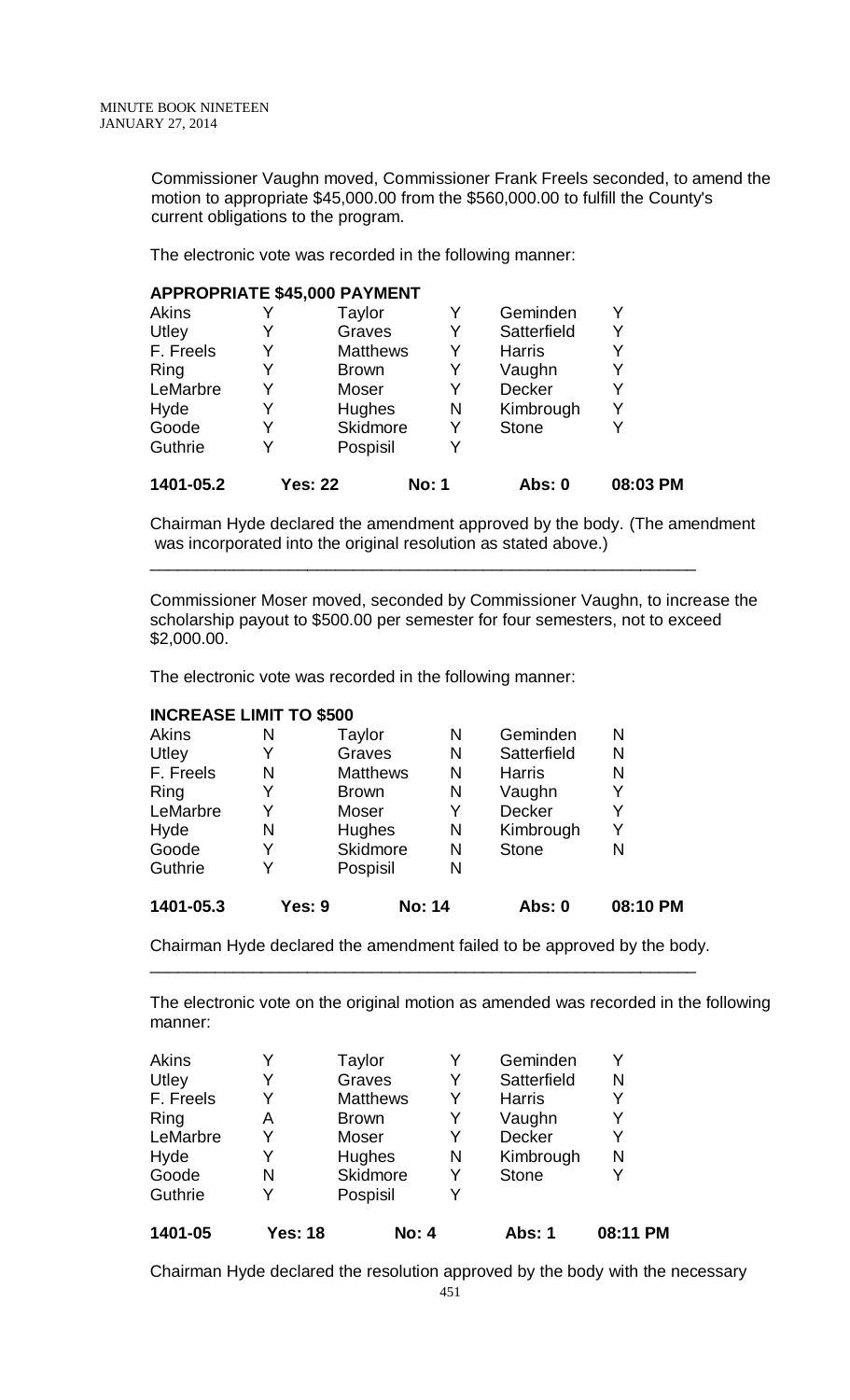two-thirds vote on the first and final reading.

Commissioner Frank Freels introduced the following resolution and moved for approval. Commissioner Pospisil seconded the motion.

\_\_\_\_\_\_\_\_\_\_\_\_\_\_\_\_\_\_\_\_\_\_\_\_\_\_\_\_\_\_\_\_\_\_\_\_\_\_\_\_\_\_\_\_\_\_\_\_\_\_\_\_\_\_\_\_\_\_\_

### **1401-16 A RESOLUTION APPROPRIATING \$9,450.00 FROM COUNTY GENERAL FUND RESERVE FOR REMAINDER OF EMA TOWER REPAIR COSTS**

**BE IT RESOLVED** by the Sumner County Board of County Commissioners meeting in regular session on this the  $27<sup>th</sup>$  day of January 2014, that this body hereby appropriates \$9,450.00 from County General Fund Reserve for remainder of EMA tower repair costs.

\_\_\_\_\_\_\_\_\_\_\_\_\_\_\_\_\_\_\_\_\_\_\_\_\_\_\_\_\_\_\_\_\_\_\_\_\_\_\_\_\_\_\_\_\_\_\_\_\_\_\_\_\_\_\_\_\_\_\_\_\_\_\_\_

The electronic vote was recorded in the following manner:

| <b>APPROPRIATE EMA TOWER REPAIR</b> |   |                 |   |               |          |
|-------------------------------------|---|-----------------|---|---------------|----------|
| Akins                               |   | Taylor          | Y | Geminden      |          |
| Utley                               |   | Graves          | Y | Satterfield   | Y        |
| F. Freels                           | Y | <b>Matthews</b> | Y | <b>Harris</b> |          |
| Ring                                | Y | <b>Brown</b>    | Y | Vaughn        |          |
| LeMarbre                            | Y | Moser           | Y | Decker        | Y        |
| Hyde                                | Y | <b>Hughes</b>   | Y | Kimbrough     | Y        |
| Goode                               | Y | Skidmore        | Y | <b>Stone</b>  |          |
| Guthrie                             |   | Pospisil        | Y |               |          |
| 1401-16 EMA Yes: 23                 |   | <b>No: 0</b>    |   | Abs: 0        | 08:12 PM |

Chairman Hyde declared the resolution approved by the body with the necessary two-thirds vote on the first and final reading.

# **BUDGET COMMITTEE**

\_\_\_\_\_\_\_\_\_\_\_\_\_\_\_\_\_\_\_\_\_\_\_\_\_\_\_\_\_\_\_\_\_\_\_\_\_\_\_\_\_\_\_\_\_\_\_\_\_\_\_\_\_\_\_\_\_\_\_

Commissioner Stone introduced the following resolution and moved for approval. Commissioner Vaughn seconded the motion.

### **1401-06 A RESOLUTION ALLOCATING \$292,500.00 FROM THE 2013 BOND FUND FOR ENGINEERING COSTS FOR JAIL RENOVATIONS AND REPAIRS**

**BE IT RESOLVED** by the Sumner County Board of County Commissioners meeting in regular session on this the  $27<sup>th</sup>$  day of January, 2014, that this body does hereby allocate \$292,500.00 from the 2013 Bond Fund for engineering costs for jail renovations and repairs.

\_\_\_\_\_\_\_\_\_\_\_\_\_\_\_\_\_\_\_\_\_\_\_\_\_\_\_\_\_\_\_\_\_\_\_\_\_\_\_\_\_\_\_\_\_\_\_\_\_\_\_\_\_\_\_\_\_\_\_\_\_\_\_\_

The electronic vote was recorded in the following manner:

| <b>Akins</b> |   | Taylor          |     | Geminden      |   |
|--------------|---|-----------------|-----|---------------|---|
| Utley        | Y | Graves          | Y   | Satterfield   |   |
| F. Freels    | Y | <b>Matthews</b> | Y   | <b>Harris</b> |   |
| Ring         |   | <b>Brown</b>    | Y   | Vaughn        |   |
| LeMarbre     | Y | Moser           | Y   | <b>Decker</b> |   |
| Hyde         |   | Hughes          | Y   | Kimbrough     | v |
| Goode        |   | Skidmore        | Y   | <b>Stone</b>  |   |
|              |   |                 | 452 |               |   |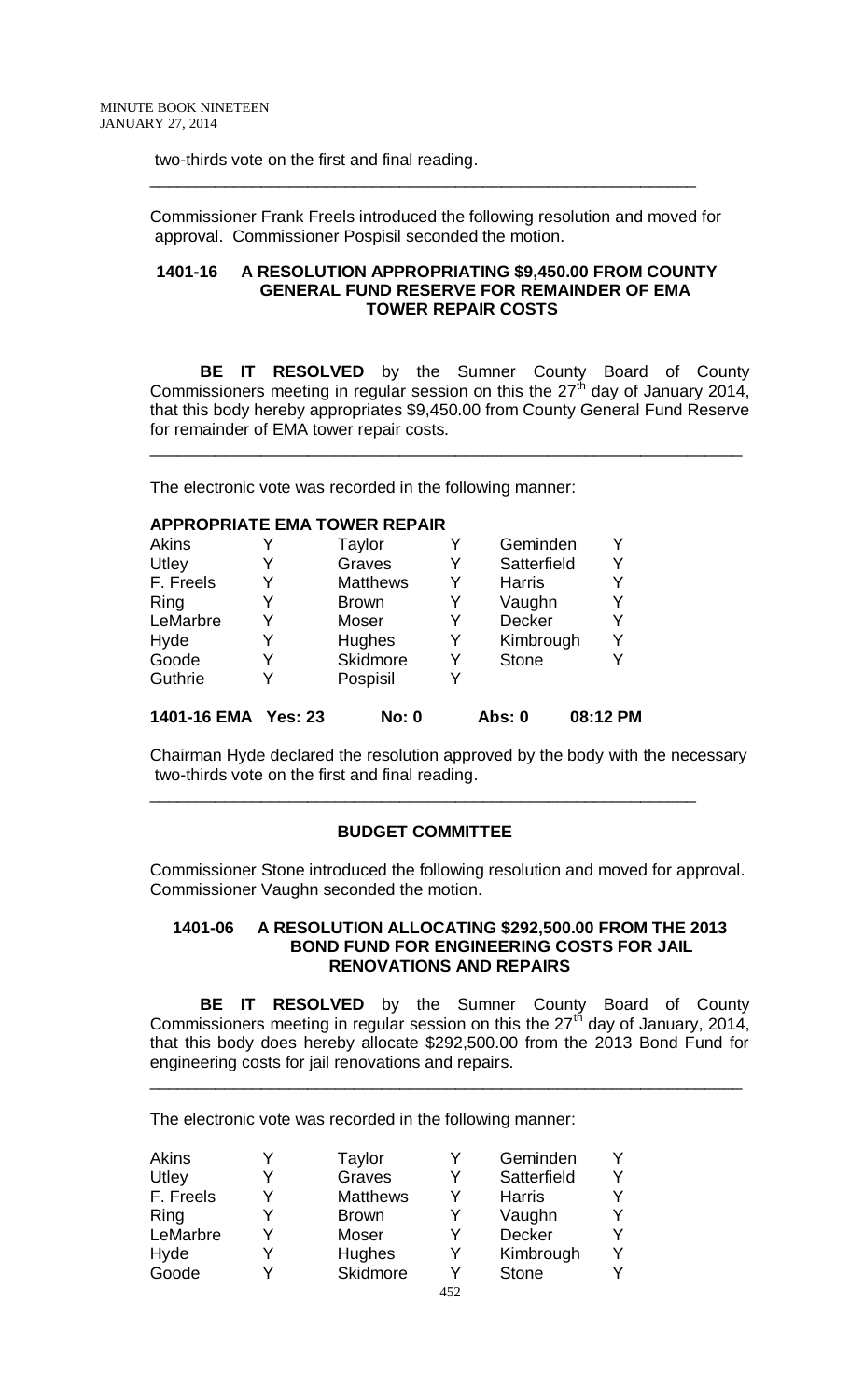| Guthrie |         | Pospisil     |        |          |
|---------|---------|--------------|--------|----------|
| 1401-06 | Yes: 23 | <b>No: 0</b> | Abs: 0 | 08:13 PM |

Chairman Hyde declared the resolution approved by the body with the necessary two-thirds vote on the first and final reading.

Commissioner Stone introduced the following resolution and moved for approval. Commissioner Taylor seconded the motion.

## **1401-07 RESOLUTION IN SUPPORT OF FISCAL YEAR 2014 COMMUNITY DEVELOPMENT BLOCK GRANT APPLICATION**

\_\_\_\_\_\_\_\_\_\_\_\_\_\_\_\_\_\_\_\_\_\_\_\_\_\_\_\_\_\_\_\_\_\_\_\_\_\_\_\_\_\_\_\_\_\_\_\_\_\_\_\_\_\_\_\_\_\_\_

**WHEREAS**, funds are available through the State of Tennessee's Small Cities Community Development Block Grant (CDBG) Program; and

**WHEREAS**, Sumner County wishes to provide potable public water to serve the residents of Sumner County; and

**WHEREAS**, Sumner County may apply for CDBG funds in the amount of \$525,000.00 and will provide the local match funds up to \$100,000.00 available from Sumner County's General Capital Projects Fund for fiscal year 2015; and

**WHEREAS**, Sumner County shall allocate another \$200,000.00 for the project if the grant is obtained.

**NOW, THEREFORE, BE IT RESOLVED** by the Sumner County Board of County Commissioners meeting in regular session on this the  $27<sup>th</sup>$  day of January, 2014, that this body does hereby authorize that application be made for CDBG funds to extend water lines to areas where public water is currently unavailable, and that Anthony Holt, County Executive, be authorized to sign the application and all assurances necessary for filing said application.

\_\_\_\_\_\_\_\_\_\_\_\_\_\_\_\_\_\_\_\_\_\_\_\_\_\_\_\_\_\_\_\_\_\_\_\_\_\_\_\_\_\_\_\_\_\_\_\_\_\_\_\_\_\_\_\_\_\_\_\_\_\_\_\_

| 1401-07   | <b>Yes: 23</b> | <b>No: 0</b>    |   | Abs: 0        | 08:14 PM |
|-----------|----------------|-----------------|---|---------------|----------|
| Guthrie   |                | Pospisil        | Y |               |          |
| Goode     | Y              | Skidmore        | Y | <b>Stone</b>  |          |
| Hyde      |                | Hughes          | Y | Kimbrough     | Y        |
| LeMarbre  |                | Moser           | Y | Decker        |          |
| Ring      |                | <b>Brown</b>    | Y | Vaughn        | Y        |
| F. Freels |                | <b>Matthews</b> | Y | <b>Harris</b> |          |
| Utley     |                | Graves          | Y | Satterfield   | Y        |
| Akins     |                | Taylor          | Y | Geminden      |          |

The electronic vote was recorded in the following manner:

Chairman Hyde declared the resolution approved by the body.

# **ADJOURNMENT**

\_\_\_\_\_\_\_\_\_\_\_\_\_\_\_\_\_\_\_\_\_\_\_\_\_\_\_\_\_\_\_\_\_\_\_\_\_\_\_\_\_\_\_\_\_\_\_\_\_\_\_\_\_\_\_\_\_\_\_

Chairman Hyde declared the Commission meeting adjourned at 8:15 p.m. upon motion of Commissioner Akins, seconded by Commissioner Harris.